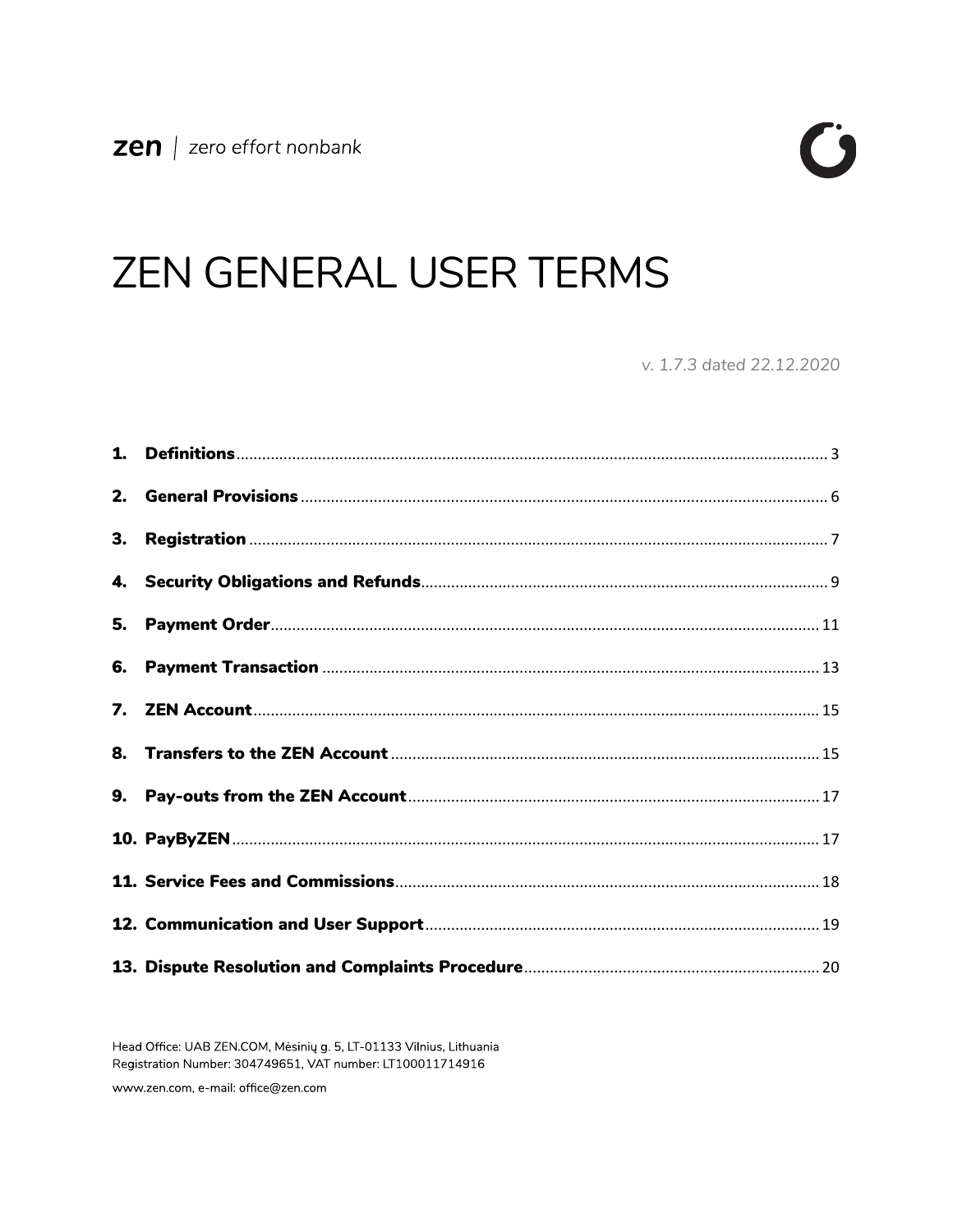| 15. Suspension of Services, Termination of ZEN Membership and Amendments  21 |  |
|------------------------------------------------------------------------------|--|
|                                                                              |  |

 $\ddot{\mathbf{C}}$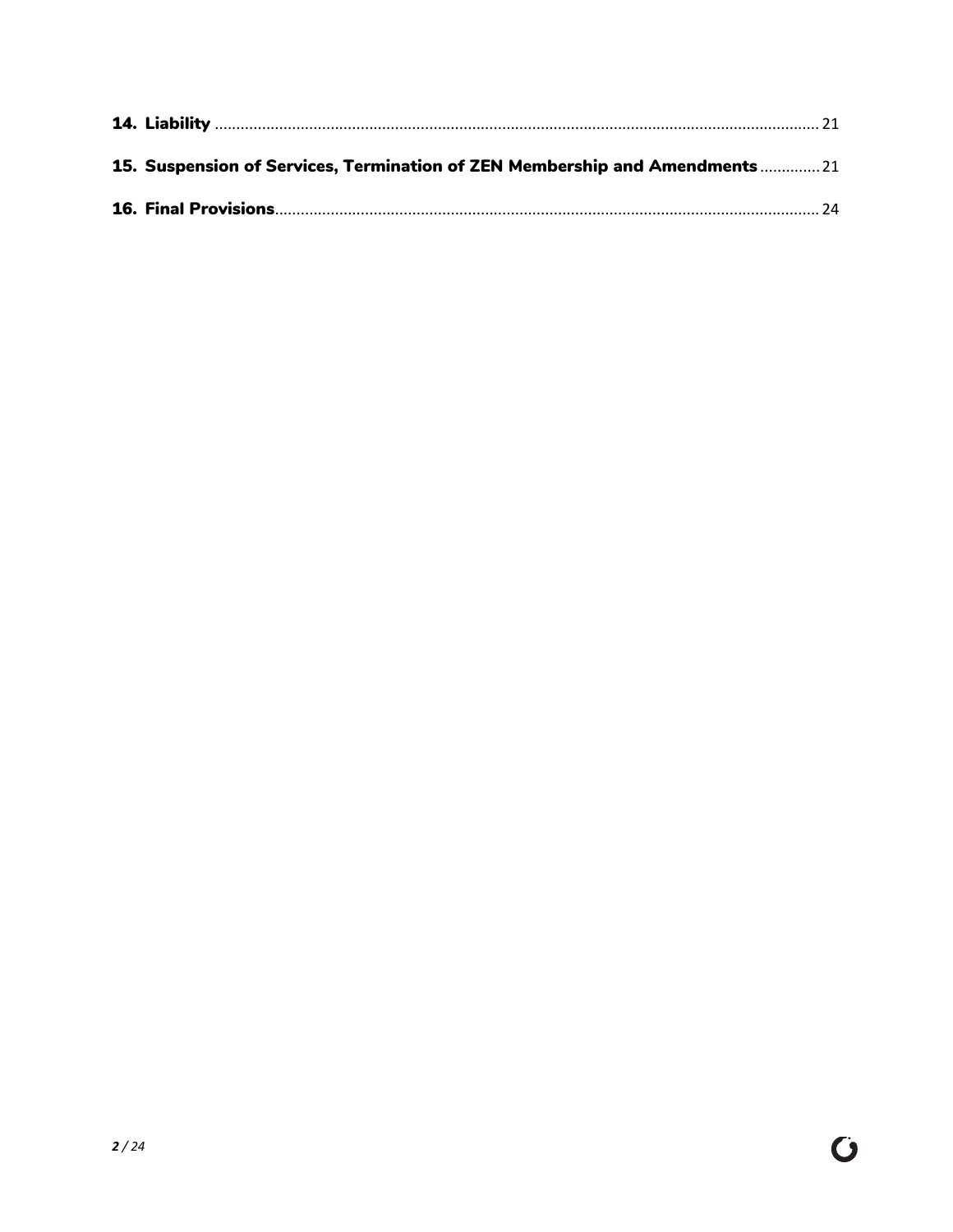## <span id="page-2-0"></span>1. Definitions

- **1.1. API:** The interface which may be accessed by the User for enabling secure online transfer of the Authentication details and completion of Payment Orders.
- **1.2. Authentication:** The procedures and security measures enforced by ZEN for the User to prove their identity or the validity of the payment instrument used by the User in order to benefit from the Services.
- **1.3. Business Day:** A day other than a Saturday or Sunday on which banks are open for business in Lithuania.
- **1.4. Cardholder:** A person who rightfully possesses and is authorized to use a ZEN Card and, where required on the ZEN Card, whose embossed name and surname appears on the ZEN Card.
- **1.5. Consumer User:** A User who is also a natural person making use of the Services for purposes which are outside his/her trade, business or profession.
- **1.6. Execution Time:** The time period between the completion of a Payment Order and the completion of the related Payment Transaction.
- **1.7. Fees Page:** The table of fees provided on [https://www.zen.com/files/tc/individual\\_pricing.pdf](https://www.zen.com/files/tc/individual_pricing.pdf) for Consumers Users or [https://www.zen.com/files/tc/business\\_pricing.pdf](https://www.zen.com/files/tc/business_pricing.pdf) for Merchant Users, showing the fees and commissions as well as monthly free allowances applicable for the services provided under these ZEN General User Terms. The Fees Page may also refer to a separate annex (if any) provided to a Merchant User by ZEN.
- **1.8. General User Terms:** The agreement provided herein between the User and ZEN which contains the framework contract governing the Services and terms of ZEN Membership.
- **1.9. Member State:** A Member State of the European Union as well as a state of the European Economic Area.
- **1.10. Merchant User:** Any User who is not a Consumer User.
- **1.11. Payer:** The person paying the funds for the execution of a Payment Transaction.
- **1.12. Payee:** The person receiving the funds as a result of the execution of a Payment Transaction.
- **1.13. Payment Instrument:** The method and/or personalized device, or ZEN Card, offered or enabled by ZEN and chosen by the User to complete a Payment Transaction.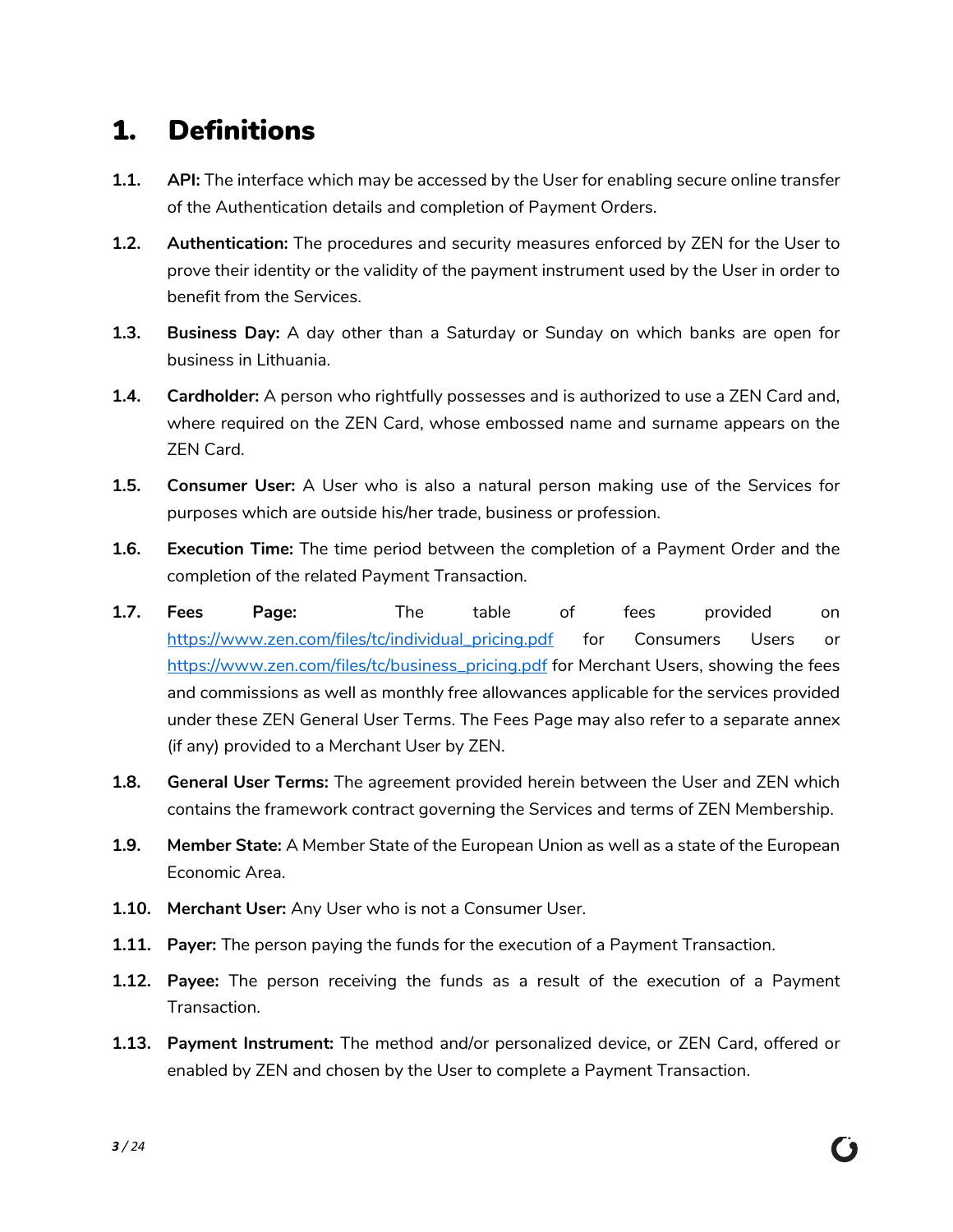- **1.14. Payment Order:** An instruction given by the User to ZEN to execute a Payment Transaction.
- **1.15. Payment Transaction:** An act initiated by the User to make use of a Payment Service which falls within the scope of Sections [6,](#page-12-0) [7,](#page-14-0) [8,](#page-14-1) [9](#page-16-0) and 10 of these General User Terms, including transferring funds to or from the User's ZEN Account.
- **1.16. Payment Services:** Services provided by ZEN mentioned in Section [2.8](#page-5-1) below and other Services which may be provided under these General User Terms or in any other supplementary agreement or terms which incorporate these General User Terms and regulated under Republic of Lithuania Law on Payments numbered VIII-1370.
- **1.17. Permitted Jurisdictions List:** The latest online version of the list of jurisdictions available on [https://www.zen.com/files/tc/permitted\\_jurisdictions.pdf](https://www.zen.com/files/tc/permitted_jurisdictions.pdf) which may be updated by ZEN from time to time.
- **1.18. Services:** Services provided by ZEN to the Users under these General User Terms including but not limited with the Payment Services.
- **1.19. User:** A natural or legal person, other organization or its subdivision who has been granted the right to make use of Services by ZEN under these General User Terms.
- **1.20. User ID:** A unique combination of numbers provided by ZEN to each User for the purpose of unambiguously identifying such User.
- **1.21. Virtual IBAN:** Virtual International Bank Account Number which is issued by ZEN to be used as a unique identifier and assigned to each ZEN Account.
- **1.22. ZEN:** The company providing the Services under these General User Terms; UAB ZEN.COM, a company registered in Lithuania at the address of Mesiniu str. 5, Vilnius under legal person code 304749651, having Electronic money license No. 35 issued by Bank of Lithuania on 2018/05/25
- **1.23. ZEN Account:** The accounts available to Users whereby electronic money issued by ZEN may be held and utilized subject to these General User Terms.
- **1.24. ZEN Application:** The software made available to certain mobile devices which can be used to register for ZEN Membership and access the Services.
- **1.25. ZEN Buddies:** An internal transfer using Payee's phone number.
- **1.26. ZEN Buddies Terms:** The terms and conditions applicable for using ZEN Buddies, which are available on [https://www.zen.com/terms/mobile/ZEN\\_Buddies.pdf](https://www.zen.com/terms/mobile/ZEN_Buddies.pdf) .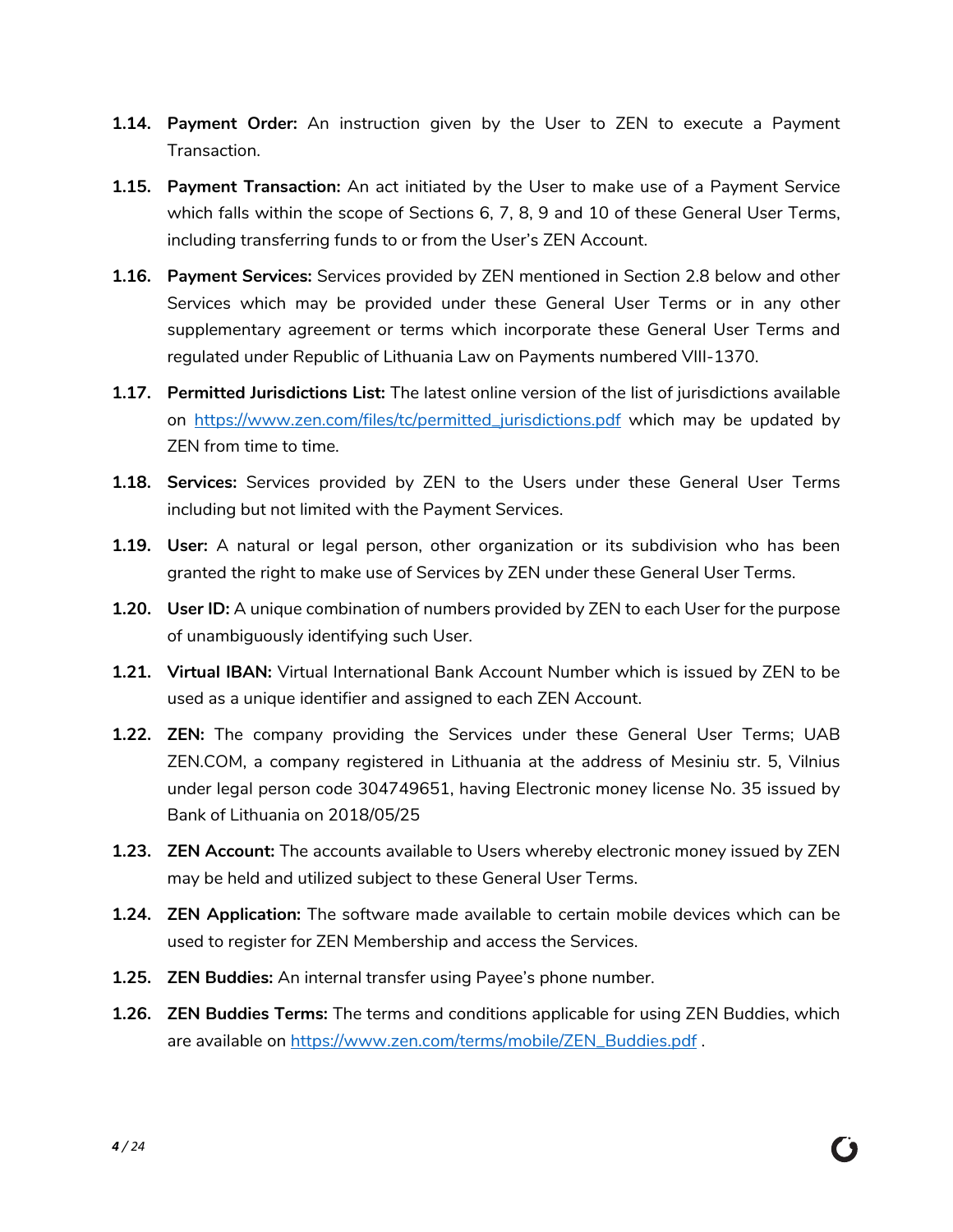- **1.27. ZEN Card:** The physical or electronic card that is issued by ZEN to a Cardholder pursuant to a request made by the User which allows the Cardholder to execute Payment Orders to and from the ZEN Account that is associated with the Card.
- **1.28. ZEN Card Terms:** The terms and conditions applicable for requesting and using the ZEN Cards which are available on [https://www.zen.com/files/tc/card\\_terms.pdf](https://www.zen.com/files/tc/card_terms.pdf) .
- **1.29. ZEN Cashback Terms:** The terms and conditions applicable for using and awarding ZEN Cashback which are available on [https://www.zen.com/files/tc/cashback\\_terms.pdf](https://www.zen.com/files/tc/cashback_terms.pdf) .
- **1.30. ZEN Membership:** The right of the User to benefit from Services which always starts with the acceptance of these General User Terms and ends with the termination of the General User Terms and all other agreements which make reference to these General User Terms.

( )

**1.31. ZEN Website:** [www.zen.com](http://www.zen.com/) and/or its subdomains.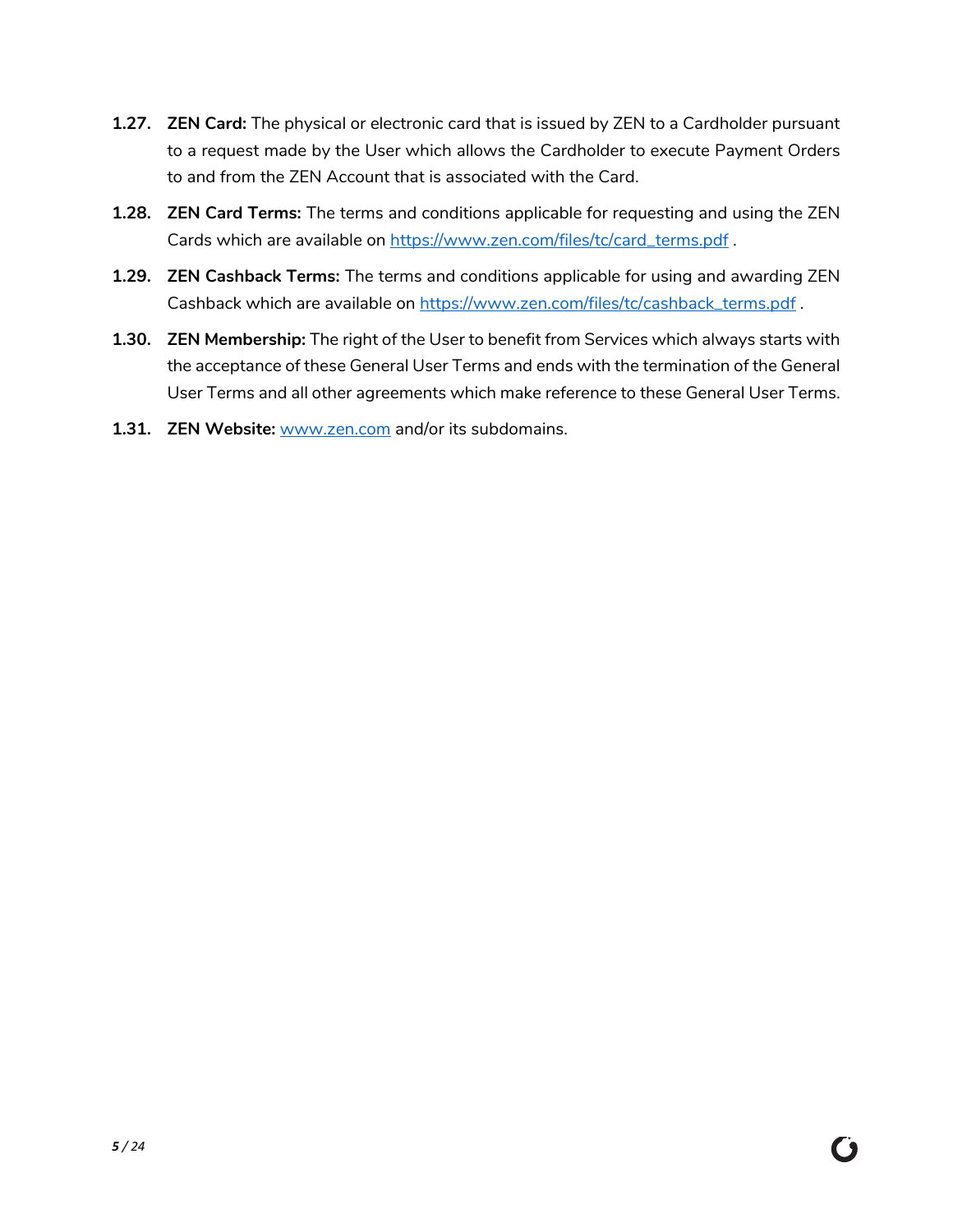#### <span id="page-5-0"></span>2. General Provisions

- **2.1.** These General User Terms define the terms and conditions for the Users to create an account with ZEN and benefit from various services made available by ZEN, including the ability to make transfers and pay-outs on their ZEN account, exchange currencies, remit funds between different ZEN accounts and other platforms including bank accounts, the fees applicable for using the services and customer support procedures.
- **2.2.** The Users must familiarize themselves with these General User Terms. All Users who register for ZEN Membership, agree to these General Terms and Conditions, including all other agreements referenced herein and any amendments which may be made from time to time. The General User Terms are available for the User to download and store in electronic form.
- **2.3.** Users who request and use a ZEN Card must read and agree to ZEN Card Terms available on the link provided above.
- **2.4.** Users who want to make use of the Cashback program offered by ZEN must read and agree to ZEN Cashback Terms available on the link provided above.
- **2.5.** The General User Terms are provided in English. The User agrees that the version of the General User Terms which is provided in English language shall be binding and shall prevail over any other translations in additional languages which may be provided by ZEN.
- **2.6.** The Services are provided by UAB ZEN.COM, a company registered in Lithuania at the address of Mesiniu str. 5, Vilnius under legal person code 304749651, having Electronic money license No. 35 issued by the Bank of Lithuania on 2018/05/25. The methods of communicating with ZEN are provided under section 12 of these General User Terms.
- **2.7.** ZEN is supervised by the Bank of Lithuania located at Gedimino pr. 6, LT-01103, Vilnius, Lithuania, telephone no. +370 800 50 500. More information about the Bank of Lithuania is detailed by this link<https://www.lb.lt/en/>
- <span id="page-5-1"></span>**2.8.** ZEN provides certain payment services to the Users subject to these General User Terms; in particular, these services are defined as issuing electronic money, creation of payment accounts for the Users, enabling cash to be paid out from such payment accounts, execution of payment transactions and currency exchange.
- **2.9.** Any reference to the General User Terms herein shall include other supplemental terms or agreements which make direct reference to these General User Terms. In the event of a discrepancy between special terms of ZEN and the General User Terms, the special terms shall prevail.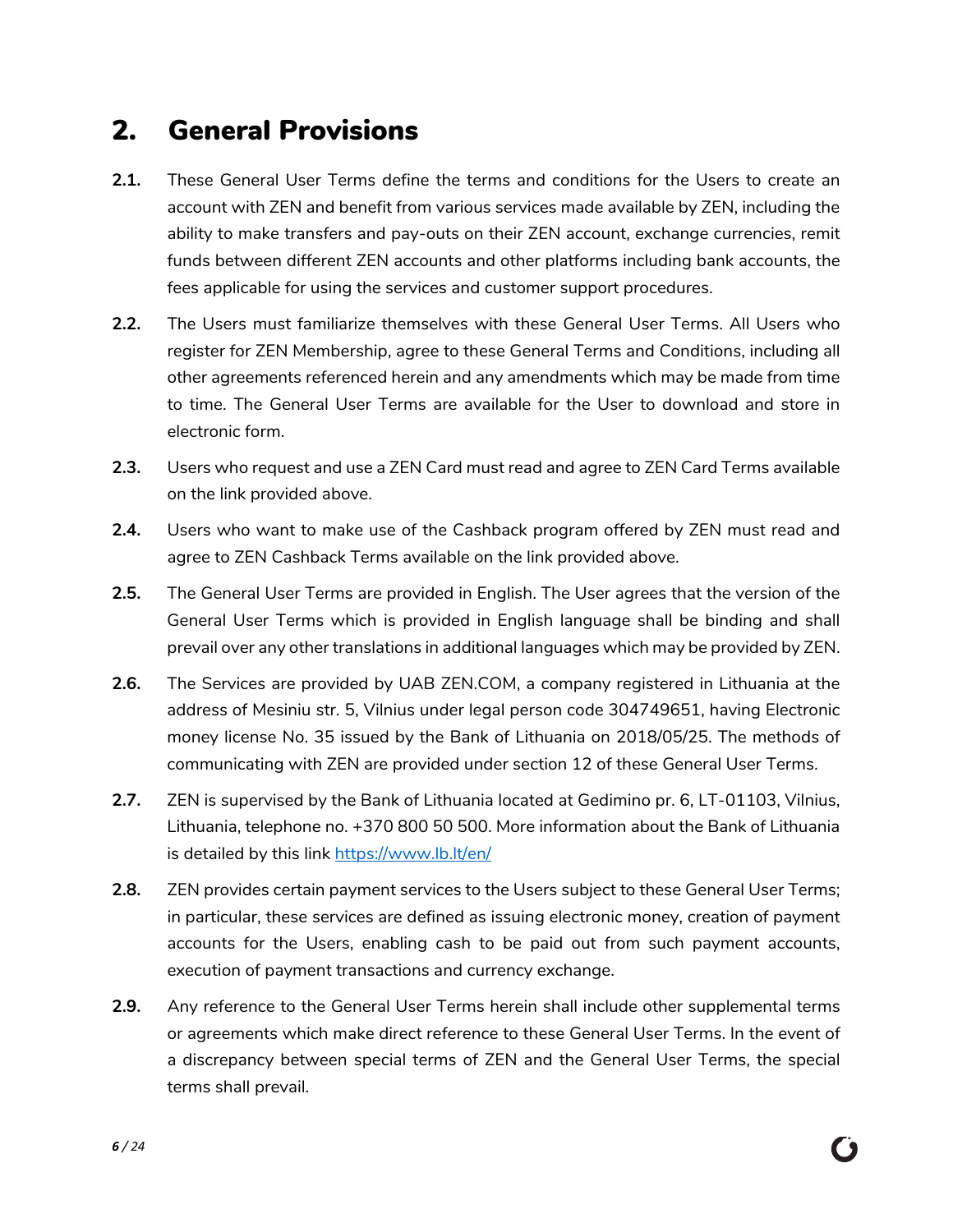- **2.10.** The Users are able to make use of the Services and manage or review details about their ZEN Membership by logging in to the dedicated system via completing the necessary Authentication through the ZEN Application (or ZEN Website for Merchant Users) as well as partially by way of using Payment Instruments linked to certain Payment Services.
- **2.11.** ZEN and Merchant Users agree that the Chapter III and Articles 4(1), (2) and (3), Article 11(1), (2) and (5), Article 29(3), Articles 37, 39, 41, 44, 51, and 52 of Law of the Republic of Lithuania on Payments (law No XIII-1092) shall not be applicable for Merchant Users.

## <span id="page-6-0"></span>3. Registration

- **3.1.** In order to benefit from any of the Services, the Users must agree to these General User Terms and start their ZEN Membership.
- **3.2.** The Services are only available to users who have a permanent residence in and who are (at the time of registration) located in a country (or jurisdiction) listed in the Permitted Jurisdictions List. Otherwise, an application to register for a ZEN Membership will not be accepted.
- **3.3.** Natural persons requesting to register for ZEN Membership will be required to go through remote identification process via electronic means and confirm their identity by presenting valid identity card, passport or residence card.
- **3.4.** Legal persons requesting to register for ZEN Membership will be required to confirm the identity of the person (or persons in the case of joint representation) shown on the registration documents to have the right to represent the entity for the purpose of ZEN Membership. Additionally, a document proving the registration of the entity with the relevant registry and the appointment of the person representing the entity must be provided. In the event that the ZEN Membership application is being made by a legal representative of the entity other than the aforementioned persons, the legal representative must also prove that it has power to make such an application on behalf of the company by providing a valid power of attorney.
- **3.5.** Once a ZEN Membership has been registered for a legal entity, the person representing the entity may authorize additional persons to use the Services on behalf of the User who is not a natural person. The User takes full responsibility for the actions taken by these additional authorized representatives. ZEN may require further information and documentation from the additional authorized representatives to confirm their identities and power to act on behalf of the User.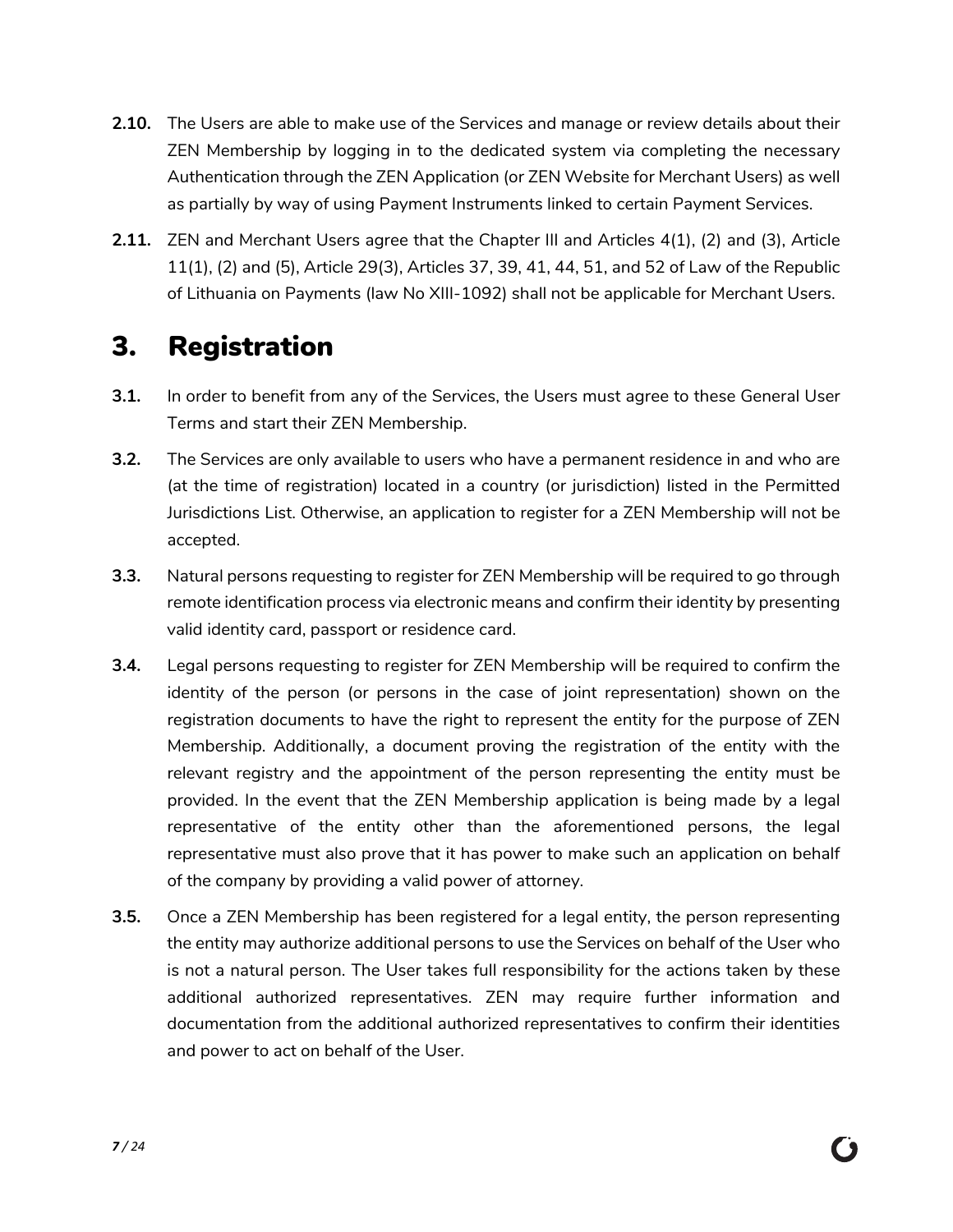- **3.6.** ZEN may demand from legal entities registering for ZEN Membership, an official statement showing the list of its shareholders and/or ultimate beneficial owners.
- **3.7.** Persons applying for ZEN Membership may be required to provide scans of the original documents or notarized/legalized physical copies of the same.
- **3.8.** At any time before or after the initiation of ZEN Membership, ZEN reserves its right to demand additional documents and information from persons requesting to register for ZEN Membership in order to comply with ZEN's policies and obligations under the applicable laws. All information and documentation provided by the Users shall be correct and up-to-date.
- **3.9.** Each person may create one ZEN Membership only. However, subject to other restrictions which may apply, Users may open several ZEN Accounts.
- **3.10.** By registering for ZEN Membership, the User confirms that he/she has the legal capacity to act, own electronic money and undertake obligations provided under the General User Terms. Persons who are considered as minors under the applicable law shall provide written proof that their legal representatives consent to their ZEN Membership and take full responsibility for the minor's ZEN Membership as well as written proof that the person giving the consent has the power to represent the minor (such as a birth certificate or document proving guardianship).
- **3.11.** Moreover, the User confirms that the data provided during the registration process is upto-date and correct.
- **3.12.** The Users shall always be compliant with the requirements of this Section throughout their ZEN Membership; failing to do so may result in suspension or termination of their ZEN Membership.
- **3.13.** ZEN may require English translations of the documents to be provided pursuant to this Section.
- **3.14.** ZEN has the right to refuse registration of a new User without indicating the reasons. Refusal to register will always be based on the significant reasons which ZEN does not have to or does not have the right to reveal.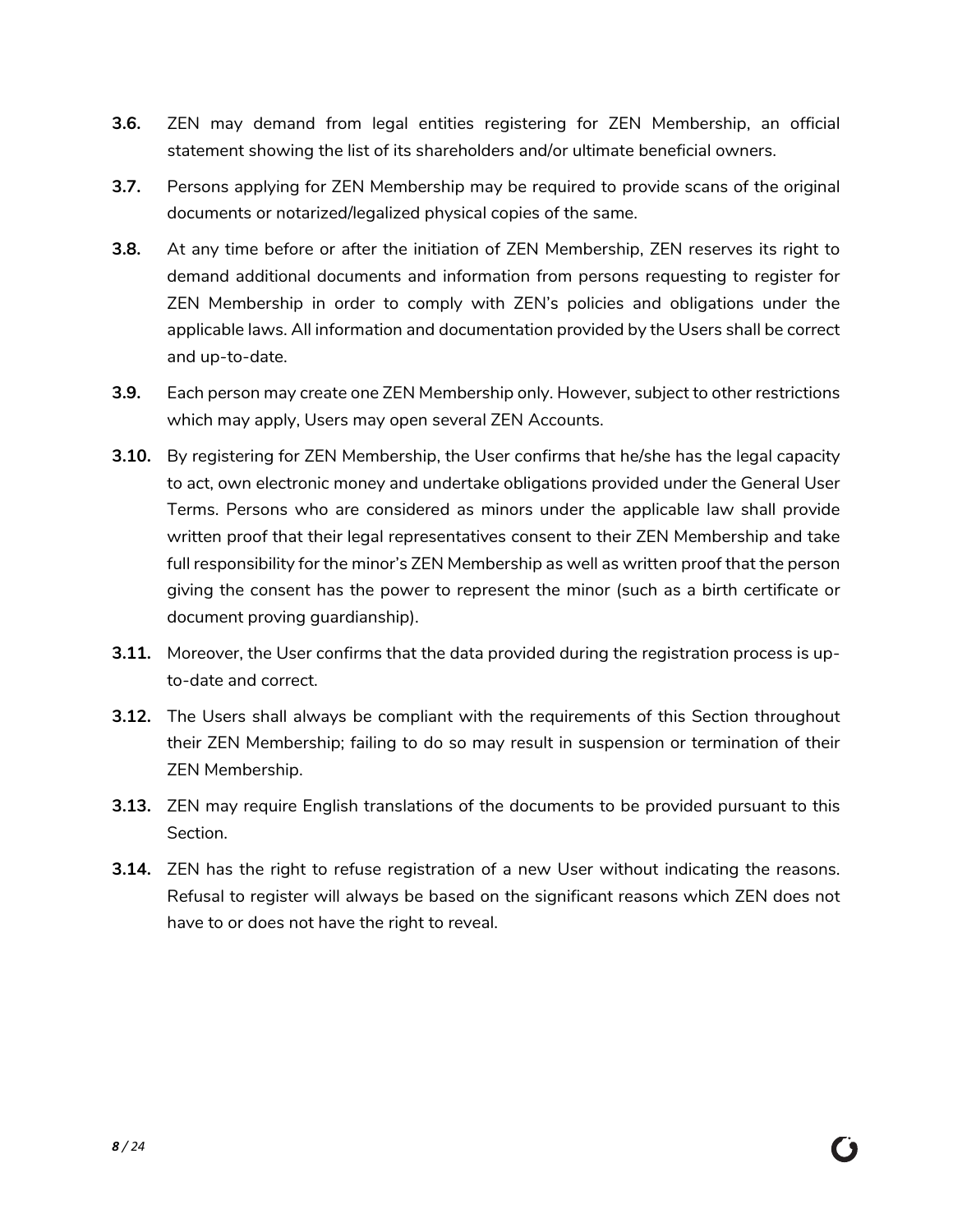#### <span id="page-8-0"></span>4. Security Obligations and Refunds

- <span id="page-8-2"></span>**4.1.** The User shall keep User's login credentials, passwords, passcodes, ZEN Cards, Payment Instruments or the devices/mobile numbers identified with ZEN and any other means of Authentication safe from theft or unauthorized access by third parties. The User shall ensure that all electronic devices that are being used to benefit from ZEN Services have adequate software and hardware installed and running to ensure the security of the devices and the networks being used (e.g. antivirus software and firewalls). The User shall only use the correct and secure domains and software to benefit from the Services or to store or enter any of the User's Authentication details. The User shall immediately contact ZEN User Support if the User reasonably suspects that any of the User's login credentials, passwords, ZEN Cards or the devices/mobile numbers identified with ZEN are lost, stolen, misappropriated or otherwise breached by unauthorized third parties, or the User has become aware of other suspicious activity or login with the User ID.
- **4.2.** The Merchant User is solely responsible for controlling the access and authorizations of its representatives registered with ZEN to act on behalf of the Merchant User and informing ZEN about changes regarding its representatives. The Merchant User is responsible for actions taken by its representatives or other parties holding Authentication details including passwords.
- <span id="page-8-1"></span>**4.3.** The User may be eligible to cancel unauthorized or incorrectly executed Payment Transactions and receive full or partial refund only if the User notifies ZEN by contacting ZEN User Support in line with the procedure specified in Section 12 of these General User Terms without undue delay on becoming aware of any such Payment Transaction. For Consumer Users, such notification shall be made no later than 13 (thirteen) months after the Payment Transaction has been debited from the Consumer User; Merchant Users shall have not more than 30 (thirty) days to make the aforementioned notification, starting from the date the Payment Transaction has been completed. The User shall assist ZEN in resolving and assessing the refund request and provide all relevant information or documentation requested by ZEN in relation to such Payment Transaction.

C)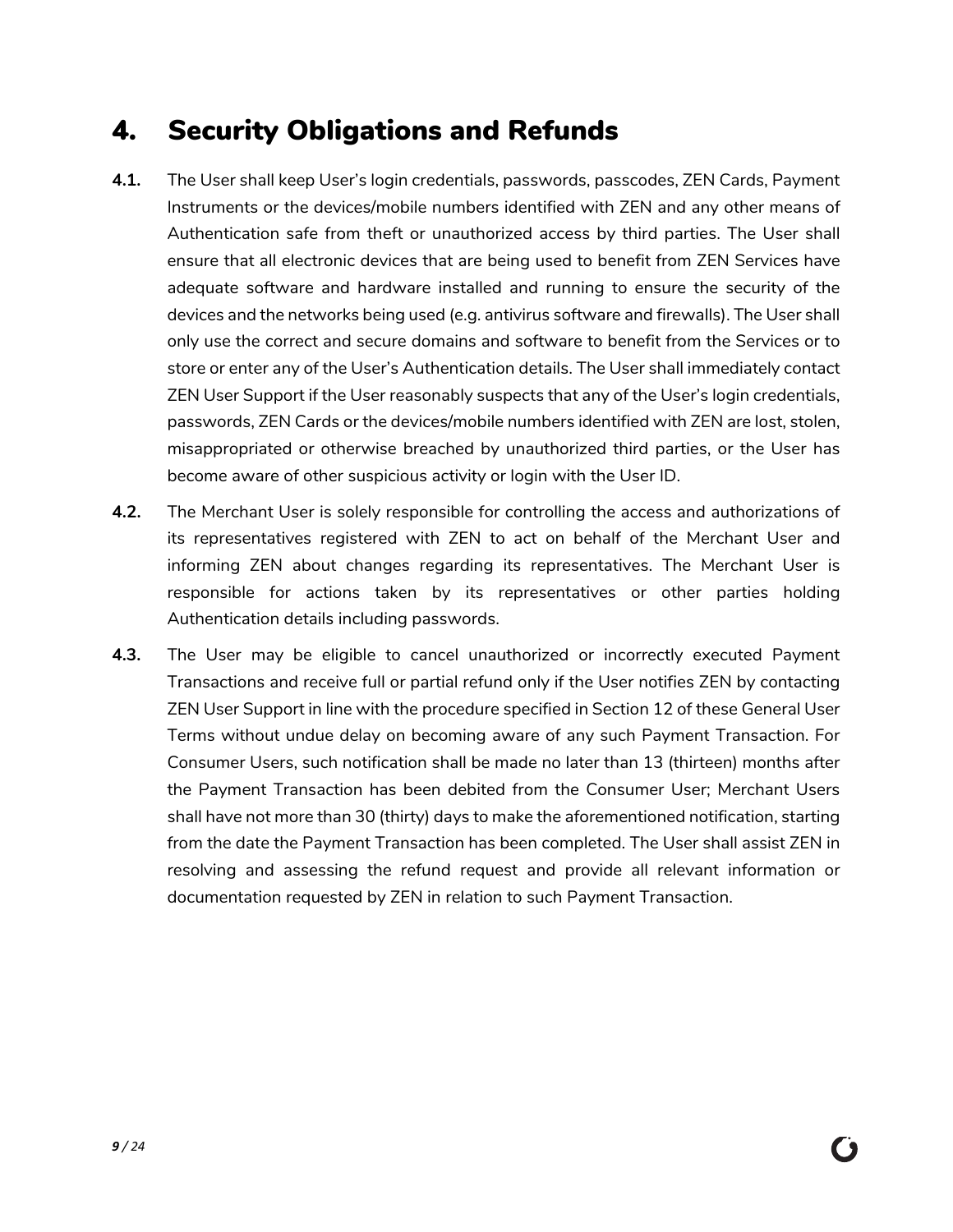- **4.4.** For unauthorized Payment Transactions initiated by or through a payee (including direct debits and payments made with a ZEN Card) ZEN shall issue a refund or provide the reasons for refusing a request for refund made pursuant to Section [4.3](#page-8-1) to the Consumer User within 10 (ten) Business Days of receiving the first refund request from the Consumer User. The refund request will be deemed received on the day all the supporting documents and information have been provided by the User to ZEN. Payment Transaction that has been cancelled accordingly, shall be refunded to the Consumer User no later than by the end of the Business Day following the day ZEN completed its assessment of the refund request. For all other unauthorized Payment Transactions (including transfers made directly from a ZEN Account) ZEN will refund the User by the end of the next Business Day following the receipt of the request, unless ZEN has reasonable grounds to suspect fraud.
- <span id="page-9-1"></span><span id="page-9-0"></span>**4.5.** Unless the loss, theft or misappropriation of the Payment Instrument was not detectable by the Consumer User prior to the relevant Payment Transaction, or the Consumer User's losses were caused by acts or lack of action of ZEN or its agents, the Consumer User shall bear the losses relating to any unauthorized Payment Transaction, up to a limit of 50 Euros which is solely applicable for Consumer Users, resulting from the Consumer User's failure to take the measures specified in Section [4.1](#page-8-2) of the General User Terms.
- **4.6.** The Merchant User shall bear the losses relating to any unauthorized Payment Transaction, resulting from the Merchant User's failure to take the measures specified in Section [4.1](#page-8-2) of the General User Terms.
- **4.7.** The User's refund right mentioned under Section [4.3](#page-8-1) of these General User Terms shall not apply where the User has acted fraudulently or failed with intent or gross negligence to fulfil one or more of the User's obligations under Section [4.1](#page-8-2) of these General User Terms. In the event that ZEN suspects the existence of any of the grounds specified in this paragraph, ZEN shall inform the relevant supervisory authority in writing and withhold the refund to the User until a final decision has been reached. In this case, the limitation specified under Sectio[n 4.5](#page-9-0) shall not apply and the User shall bear all the losses relating to such unauthorized Payment Transactions, without limitation.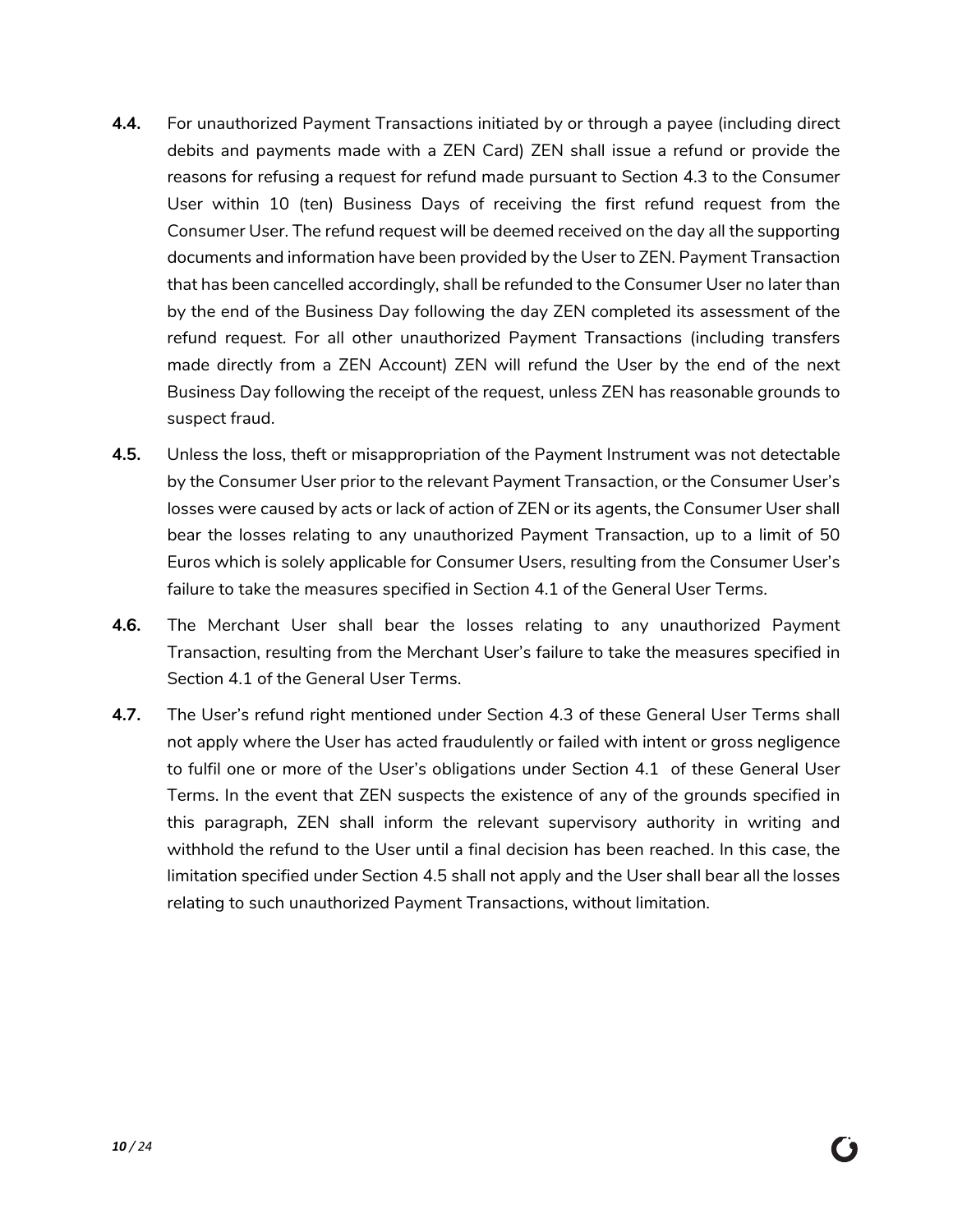**4.8.** In cases where the Payment Transaction is initiated by or through a Payee (such as direct debits or other transactions from a ZEN Card where the Payee pulls transactions from the ZEN Card according to the conditions agreed with the User), the Consumer User shall be entitled to a refund within 8 (eight) weeks of the date on which the amounts were debited from the Consumer User, if the Consumer User can prove that the exact amount of the Payment Transaction was not specified when the Payment Transaction was authorized and the amount of the Payment Transaction exceeds the amount the Consumer User could reasonably have expected taking into account the Consumer User's previous spending pattern as well as other circumstances. Where the Payment Transaction is cancelled pursuant to this paragraph, ZEN will issue the refund to the Consumer User pursuant to Section [4.4.](#page-9-1)

#### <span id="page-10-0"></span>5. Payment Order

- **5.1.** A Payment Order is deemed completed upon its transmission by the User and receipt by ZEN in compliance with the applicable laws and regulations, as well as the requirements specified herein. Such transmission may occur via the authorized use of the Payment Instruments, API, ZEN Application, ZEN Website, a payment page redirected on a Merchant's website or the secure ZEN payment page available to the User upon successful Authentication. If the User is given the option by ZEN to provide a future date for the transmission of the Payment Order, the Payment Order shall be deemed transmitted on that date.
- **5.2.** Payment Orders which are received outside of working hours (08:00 16:00 CET/CEST) on Business Days or outside of Business Days are deemed completed at 08:00 AM CET on the next Business Day.
- **5.3.** ZEN shall be entitled to record and store Payment Orders placed by the User and to record and store information on all Payment Transactions executed or rejected pursuant to the General User Terms. The records mentioned in this paragraph may be presented by ZEN to the User or/and third parties as evidence confirming the submitted Payment Orders and/or completed Payment Transactions.
- **5.4.** ZEN shall not be held liable for errors, inaccuracies, repetitions and/or contradictions in the Payment Orders submitted by the User including but not limited to correctness of the details of the Payment Order submitted by the User. If the Payment Order submitted by the User does not contain sufficient data or contains inaccuracies, ZEN shall be entitled to refuse to execute such Payment Order or execute it according to the data given in the Payment Order irrespective of the nature of the inaccuracies in the Payment Order.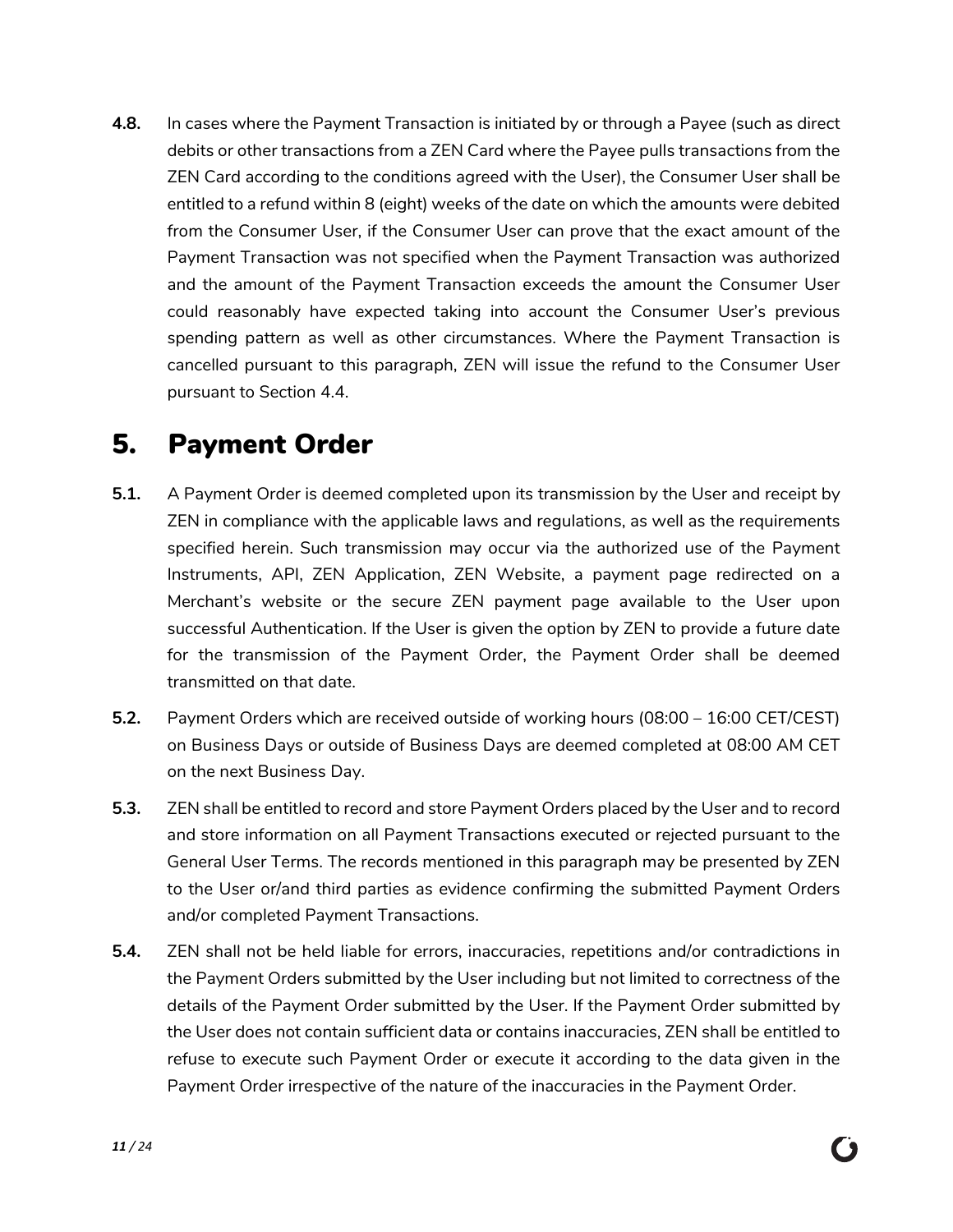- **5.5.** ZEN shall have the right to refuse a submitted Payment Order if there are reasonable doubts that the Payment Order has been submitted not by the User or an authorised representative of the User, or the documents provided to ZEN are forged. If ZEN has reasonable doubts that the Payment Order has been submitted not by the User or an authorised representative of the User or that the documents submitted to ZEN are forged or doubts as to the legitimacy or content of the submitted Payment Order, ZEN shall have the right to demand that the User additionally confirm the submitted Payment Order and/or furnish ZEN with the documents evidencing the right of the persons to manage the money held on the Account or other documents indicated by ZEN by a method acceptable to ZEN at the User's own expense. In the cases mentioned in this paragraph, ZEN shall act with a view to protecting the legitimate interests of the User, ZEN and/or other persons; thus, ZEN does not assume responsibility for the losses which may arise due to refusal of the submitted Payment order. The fees applicable for a rejected Payment Order, if any, may still be charged from the User provided that the rejection is based on objective or legitimate reasons.
- **5.6.** Before a Payment Order is completed, the Users will be asked to provide their confirmation in a clear and binding manner by clicking on the relevant section on the payment page or API and by entering the User's one-time password (OTP) and passcode or utilizing other Authorization methods where applicable.
- <span id="page-11-1"></span>**5.7.** The User will be informed about the maximum Execution Time, exchange rate (where applicable) and will be provided with a breakdown of the commissions applicable for the specific Payment Transaction before the relevant Payment Order is completed.
- **5.8.** Where the Payment Transaction requires the currency of the Payment Transaction to be exchanged with any other currency, the User will always be informed and asked to confirm the applicable exchange rates prior to the completion of the Payment Order.
- <span id="page-11-0"></span>**5.9.** Where a Payment Order for a recurring direct debit has been completed by the User or a future date for the transmission of the Payment Order is set by the User (where applicable), such Payment Order may be revoked at the latest by the end of the Business Day preceding the day agreed for debiting the funds or the transmitting the Payment Order.
- **5.10.** Unless Section [5.9](#page-11-0) of these General User Terms applies, the User may not revoke the Payment Order once it has been completed. The Payment Order may be withdrawn/cancelled by the User any time prior to its completion.
- **5.11.** The User agrees that a completed Payment Order will have the same legal validity as a written document electronically signed by the User.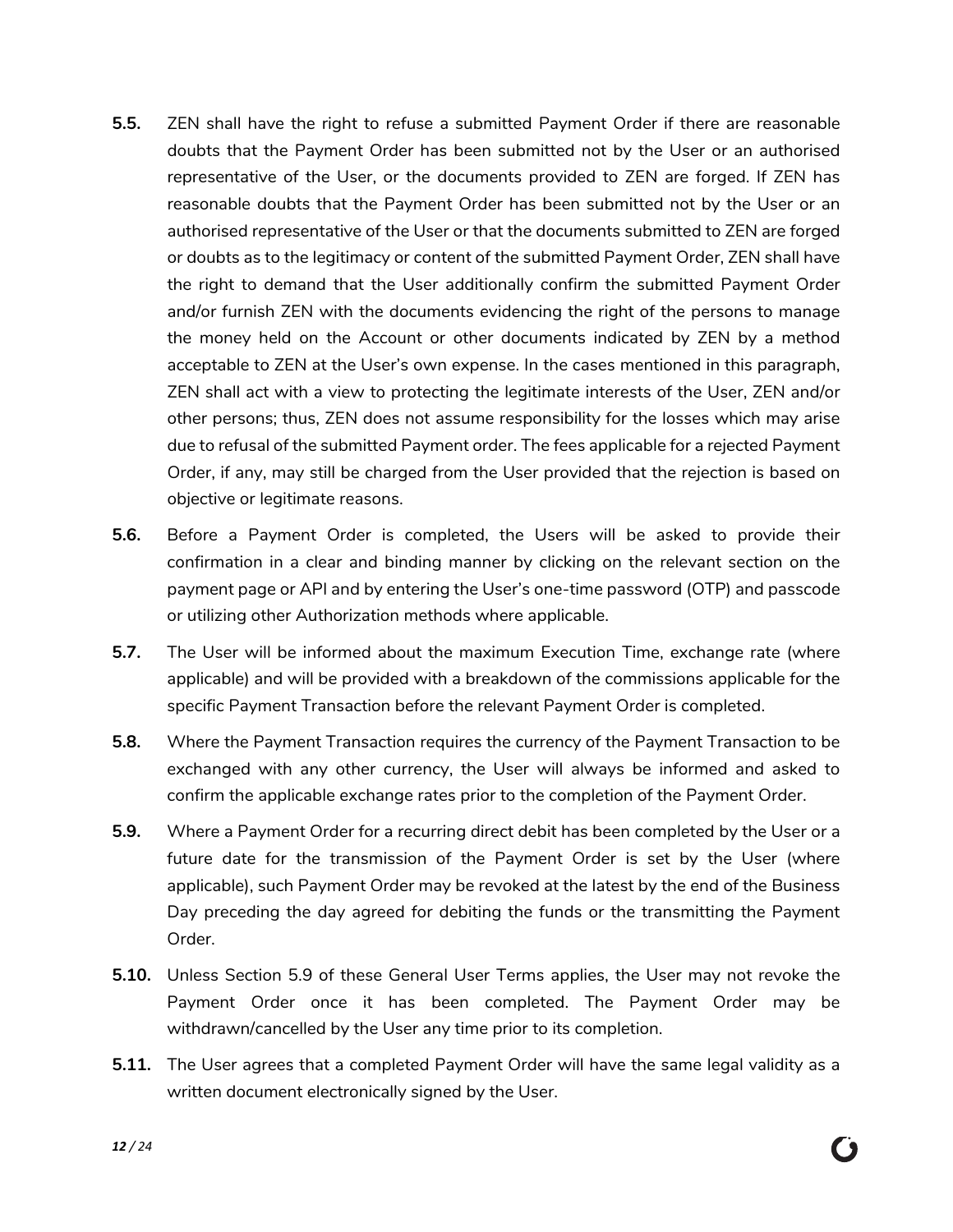#### <span id="page-12-0"></span>6. Payment Transaction

- **6.1.** ZEN is liable for the correct execution of Payment Transactions duly authorized by the User pursuant to a completed Payment Order.
- **6.2.** A Payment Transaction is deemed executed once the amount of the Payment Transaction is debited from the Payer's payment service provider's account. A Payment Transaction is deemed completed once the amount of the Payment Transaction is credited to the Payee's payment service provider's account.
- **6.3.** Unless otherwise provided in these General User Terms or other terms applicable to the specific payment method, Payment Transactions where both the Payee and Payer's payment service providers are located in Member States and the payment is made in Euro, shall not be completed later than at the end of the Business Day following the day the Payment Order has been completed.
- **6.4.** The Execution Time for Payment Transactions where both the Payee and Payer's payment service providers are located in Member States and the payment is made in the currency of a Member State other than Euro, shall not exceed 4 (four) Business Days.
- **6.5.** A Payment Transaction will not be executed unless the User has sufficient funds in the relevant account to cover the amount of the Payment Transaction as well as applicable fees and commissions. The underlying Payment Order may be cancelled or (depending on the Payment Instrument used) suspended for 3 (three) days until the ZEN Account has sufficient funds to cover the Payment Transaction. In any event, Payment Order will be cancelled at the end of the 3-day period.
- <span id="page-12-1"></span>**6.6.** Upon successful completion of a Payment Order and/or execution of a Payment Transaction, as the case may be, a transaction report will be saved in the User's account dashboard. The transaction report can also be automatically or periodically sent to the User's e-mail address if the User has opted in to receive such e-mails. In any event, the transactions reports may be accessed and downloaded anytime through the User's online dashboard. The transaction report will contain the following information:

**6.6.1.** An identification number that is unique to the specific Payment Order and/or Payment Transaction,

**6.6.2.** The completion dates of the relevant Payment Order and/or the Payment Transaction,

**6.6.3.** The amount of the relevant Payment Order and/or Payment Transaction in the currency in which the User was debited or credited, as the case may be,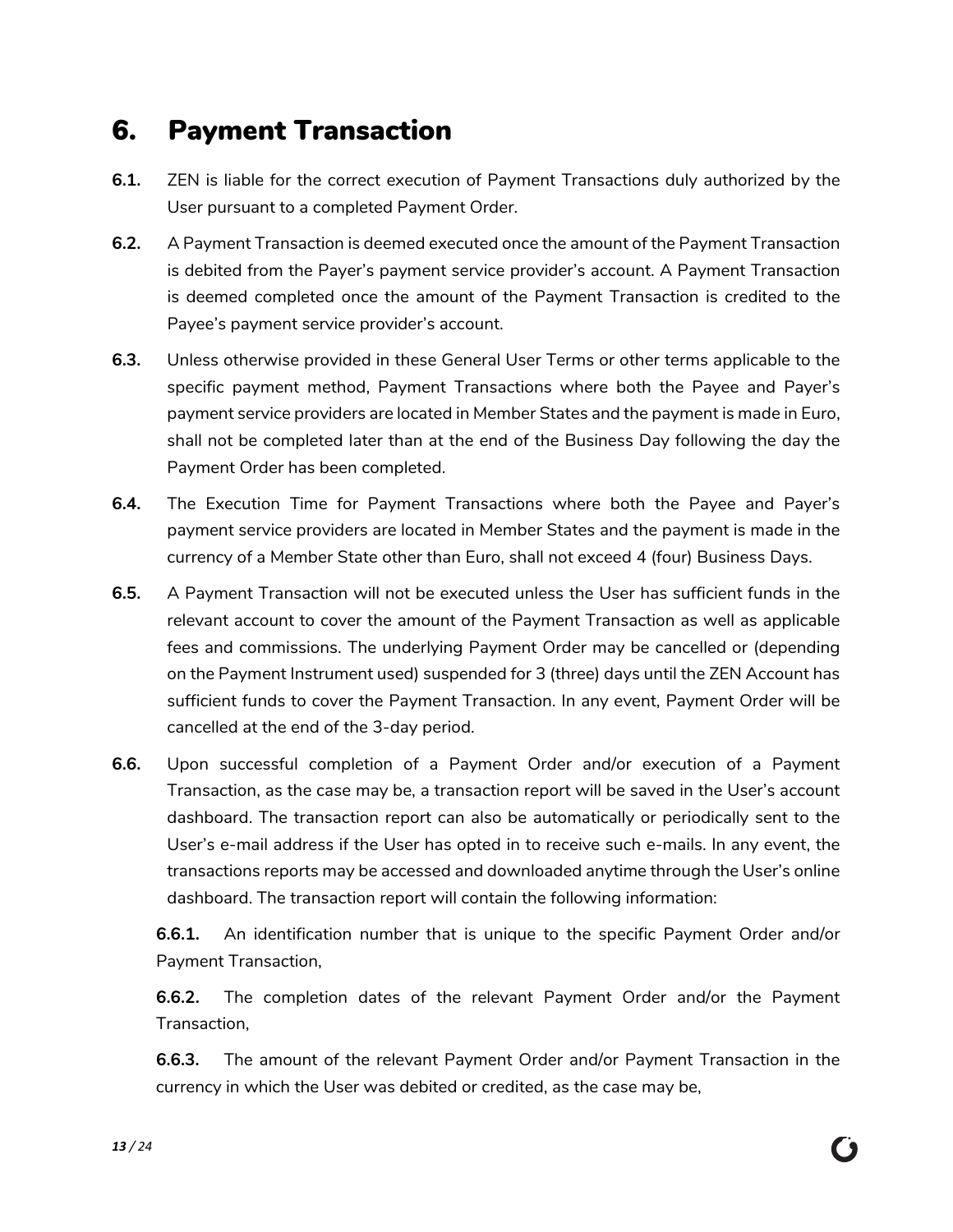**6.6.4.** The exchange rate used in the Payment Order and/or Payment Transaction and the amount of the Payment Transaction in the converted currency, if any,

**6.6.5.** The total commission charged to the User for the Payment Order and/or Payment Transaction and its breakdown.

<span id="page-13-0"></span>**6.7.** ZEN reserves the right to refuse a Payment Transaction or suspend the User's access to a part or whole of the Services if, in its reasonable discretion,

**6.7.1.** ZEN suspects unauthorized, illegal or fraudulent use of the Services, or

**6.7.2.** there is a risk of money laundering or terrorist financing involved in the User's use of the Services, or

**6.7.3.** the source of the funds involved or the underlying legal reasons of the Payment Transaction are not clear or are suspicious, or

**6.7.4.** the amount, number or frequency of the Payment Transaction(s) are suspicious, taking into consideration the spending pattern of the User and other circumstances.

- **6.8.** ZEN may require the User to provide information and/or documentation relating to the circumstances specified in Section [6.7.](#page-13-0)
- **6.9.** In the event that the Payee's information provided by the User is incorrect or insufficient, ZEN shall not be liable for non-execution or defective execution of the relevant Payment Transaction or any damages or losses arising thereof. Nevertheless, the User shall inform ZEN as soon as possible about the incorrect information provided and ZEN shall make reasonable efforts to trace the Payment Transaction and recover the funds with the Payee's payment service provider. If requested in writing by the User, ZEN will also provide (to the extent legally possible and commercially reasonable) information regarding the relevant Payment Transaction in order to enable the User to recover the funds through legal channels.
- **6.10.** If the Services are suspended or a Payment Transaction is refused pursuant to Section [6.7,](#page-13-0) ZEN will inform the User as soon as possible (to the extent allowed under the applicable laws and to the extent possible without compromising any security measures) about the reasons and scope of the aforementioned restriction. The restriction on the Services or relevant Payment Transaction will be lifted once the underlying reasons cease to exist.
- **6.11.** ZEN shall not accept and execute a Payment Transaction if money held in the relevant ZEN Account is seized, restricted, the right of the User to dispose of the money is otherwise limited pursuant to applicable laws and regulations.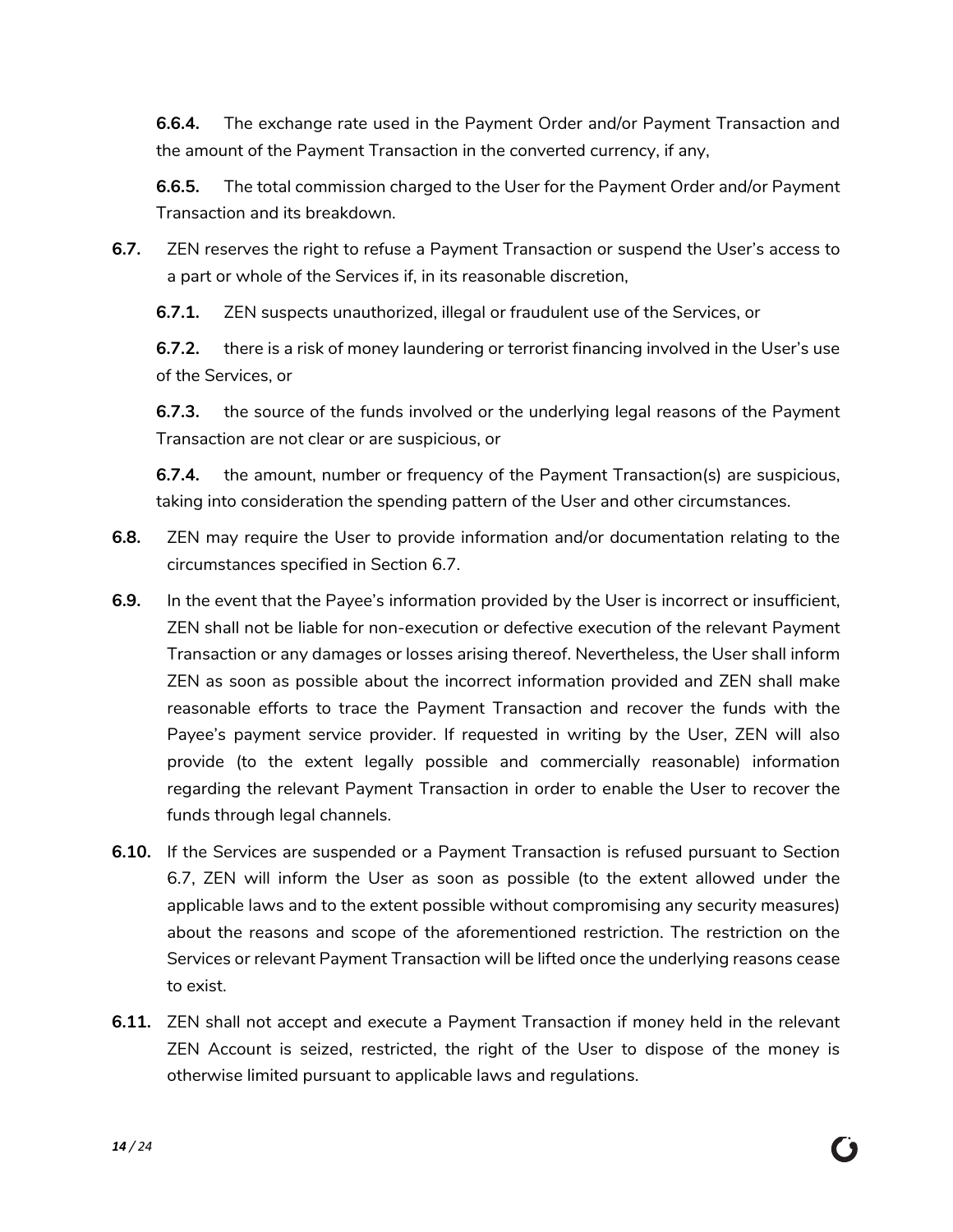## <span id="page-14-0"></span>7. ZEN Account

- **7.1.** A ZEN Account will be created for all Users following their registration. Unless certain Services have been suspended pursuant to the General User Terms or other applicable terms, the Users will keep at least one ZEN Account active until the end of their ZEN Membership.
- **7.2.** ZEN may impose limits on the number, volume and amount of Payment Transactions which can be executed by a User or from a ZEN Account.
- **7.3.** Subject to the terms herein, the User will have the ability to hold electronic money issued by ZEN in their ZEN Account and use the ZEN Account for other Payment Services.
- **7.4.** Users will have the ability to open ZEN Accounts for holding funds in different currencies that are being offered by ZEN at the time of opening the ZEN Account.
- <span id="page-14-2"></span>**7.5.** If the User takes no actions in his/her ZEN Accounts (including making Payment Transactions or logging in to the system with the User's Authentication) for a continuous 6 (six) month period, the relevant ZEN Membership will be frozen, and the User's ZEN Accounts will be suspended for security purposes. As long as the ZEN Membership remains frozen, the User will not be able to make any Payment Transactions or use the Services. In order to reactivate the ZEN Membership and remove the suspension of the ZEN Accounts, the User can (i) contact ZEN User Support or use 2FA (2-factor Authentication) to log in to the ZEN system and (ii) provide valid and up-to-date knowyour-client documents (including the documents provided previously pursuant to Section [3\)](#page-6-0) upon ZEN's request.
- <span id="page-14-3"></span>**7.6.** If the inactivity of the ZEN Membership which has been frozen (as described in Section [7.5\)](#page-14-2) continues for another 6 months (12 months in total, from the date of last Payment Transaction or log-in), the ZEN Membership may be flagged as "inactive" by ZEN. Inactive ZEN Memberships may be reactivated if the User provides the full set of registration documents and completes the full registration procedure pursuant to Section [3.](#page-6-0)

## <span id="page-14-1"></span>8. Transfers to the ZEN Account

**8.1.** The Users have different methods available for transferring funds to their ZEN Account. The User will be able to select the desired method for paying in and topping up their ZEN Account.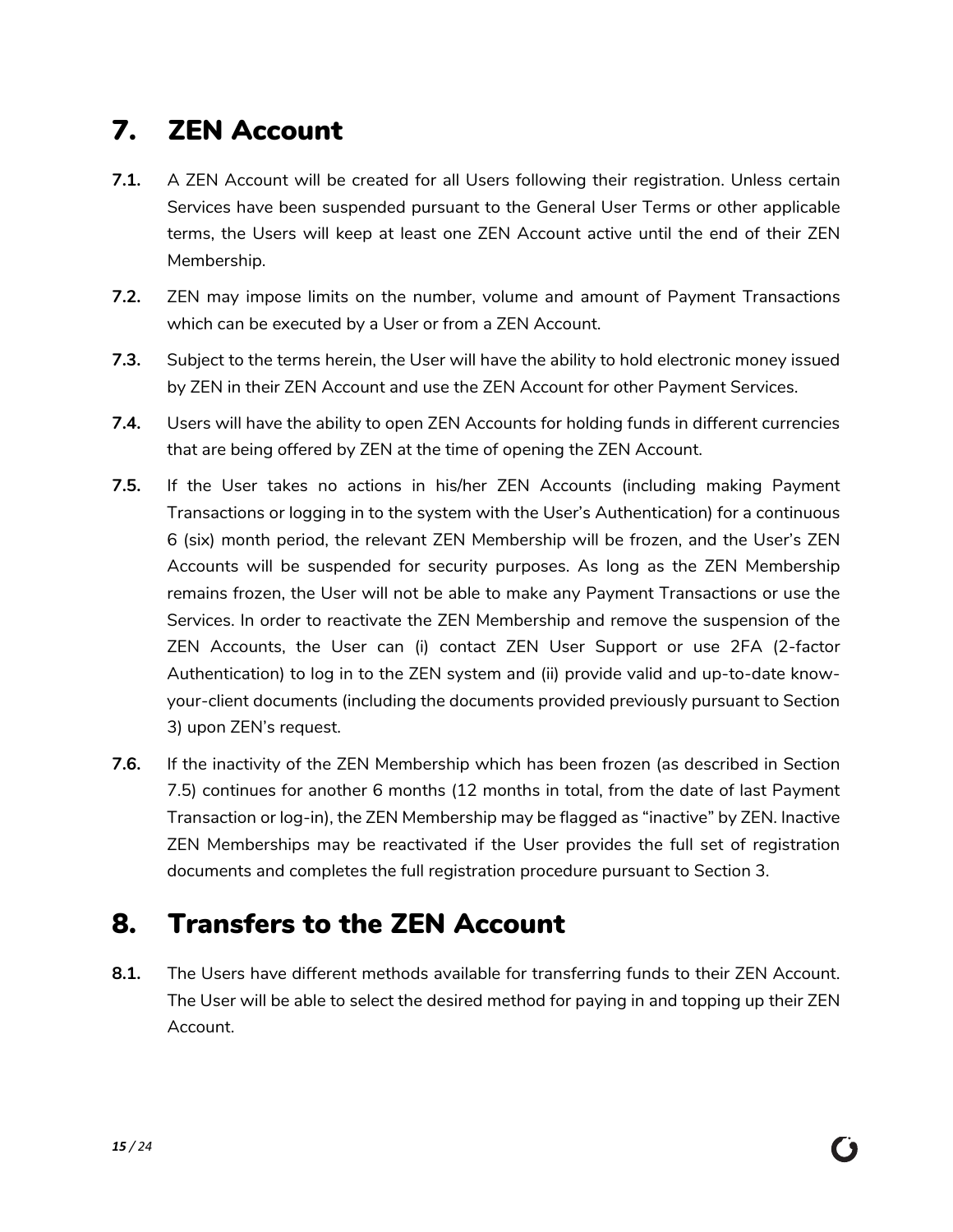- **8.2.** The Users are also able to receive funds in their ZEN Accounts from third parties by referencing the virtual IBAN of the relevant ZEN Account. Additional payment methods will be available, enabling Payers to send money into the ZEN Accounts through partnered payment service providers.
- **8.3.** The funds transferred to a ZEN Account must be sent from a country (or jurisdiction) mentioned in the Permitted Jurisdictions List. Otherwise, or if ZEN determines that the source of the funds is outside of these jurisdictions, ZEN may reject the incoming transfer to the ZEN Account.
- **8.4.** Unless currency conversion to or from a currency other than Euro or a Member State currency is necessary to execute the transfer, funds transferred to the ZEN Account of Consumer Users will be made available in the relevant ZEN Account immediately upon their receipt by ZEN from the Payer's payment service provider. Funds transferred in the ZEN Account of a Merchant User will be made available latest on the next business day after their receipt by ZEN from the Payer's payment service provider.
- **8.5.** Following successful completion of the Payment Transaction for transferring funds in a ZEN Account, funds will be made available in the Users relevant ZEN Account in the nominal value of the Payment Transaction minus any commissions or fees which may apply. The User will receive a breakdown of the fees and commissions applicable to the Payment Transaction prior to completion of the relevant Payment Order pursuant to Section [5.7](#page-11-1) of these General User Terms.
- **8.6.** The electronic money stored in the ZEN Accounts is not a deposit. Under no circumstances shall the User be eligible to earn or claim any interest or similar benefit from the funds stored as electronic money in their ZEN Accounts.
- **8.7.** The Users shall contact ZEN User Support without delay in the event that the User becomes aware that the Users' ZEN Account has been credited by mistake and/or with no legal basis. The Users have no right to use or dispose of such funds and shall unconditionally return any erroneous funds in their ZEN Account to ZEN without delay. These funds may also be deducted from any other funds transferred to the ZEN Account of the relevant User.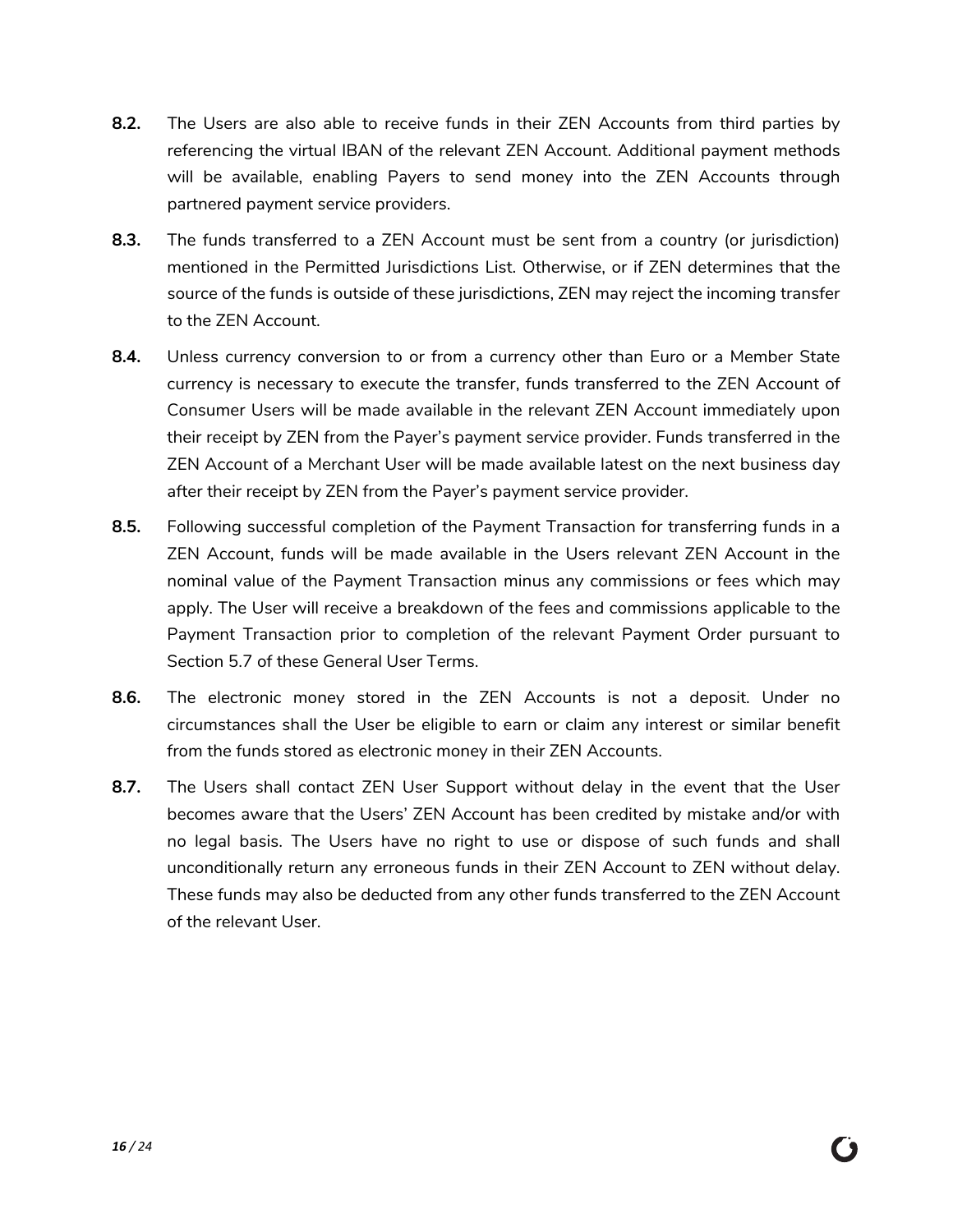#### <span id="page-16-0"></span>9. Pay-outs from the ZEN Account

- **9.1.** The Users are able to redeem the funds transferred and held in their ZEN Account in the nominal value of the corresponding Payment Order. The User will be able to select the desired method for receiving pay-outs from the ZEN Account. Unless otherwise provided, the rules applicable for redemption of funds held in a ZEN Account are the same as making transfers out of a ZEN Account with both the Payee and Payer being the same User.
- **9.2.** The Users are eligible to redeem the electronic money stored in their ZEN Accounts at nominal value. Redemption of electronic money occurs if the User is both the Payee and the Payer of a Payment Transaction to transfer funds out of a ZEN Account of that same User and if the Payee's payment service provider is not ZEN. ZEN shall not apply any additional fees for Payment Orders concerning redemption of electronic money in the ZEN Account to the User. The User will only be required to cover the actual costs incurred by ZEN to complete the Payment Transaction for redemption of the User's electronic money, such as fees accrued by the relevant payment method used for the redemption, including fees or commissions applied by the banks or the payment service provider(s) of the Payee.
- **9.3.** The Users are able to use the funds in their ZEN Account to effect transfers to other persons as well as making payments by utilizing payment methods and Payment Instruments available to the Users.
- **9.4.** The Users shall complete Payment Orders for effecting transfers from their ZEN Account by providing the correct IBAN, Virtual IBAN or other such unique identifier (as may be applicable depending on the payment method used) as well as the full name or legal title of the Payee and other details about the Payee and the underlying transaction (such as the purpose of payment, if necessary). The relevant information necessary to complete such a Payment Order will be requested from the User before the Payment Order is completed.
- **9.5.** The Payee and the Payee's bank account must be located in a country (or jurisdiction) that is mentioned in the Permitted Jurisdictions List. Otherwise, ZEN may reject the Payment Order.
- **9.6.** Additionally, the Users have the ability to issue transfers from their ZEN Account to other ZEN Accounts held by the same User or other Users.

# <span id="page-16-1"></span>10. PayByZEN

**10.1.** The User also has the option to make payments for services or products of select merchants who offer "PayByZEN" as a payment option.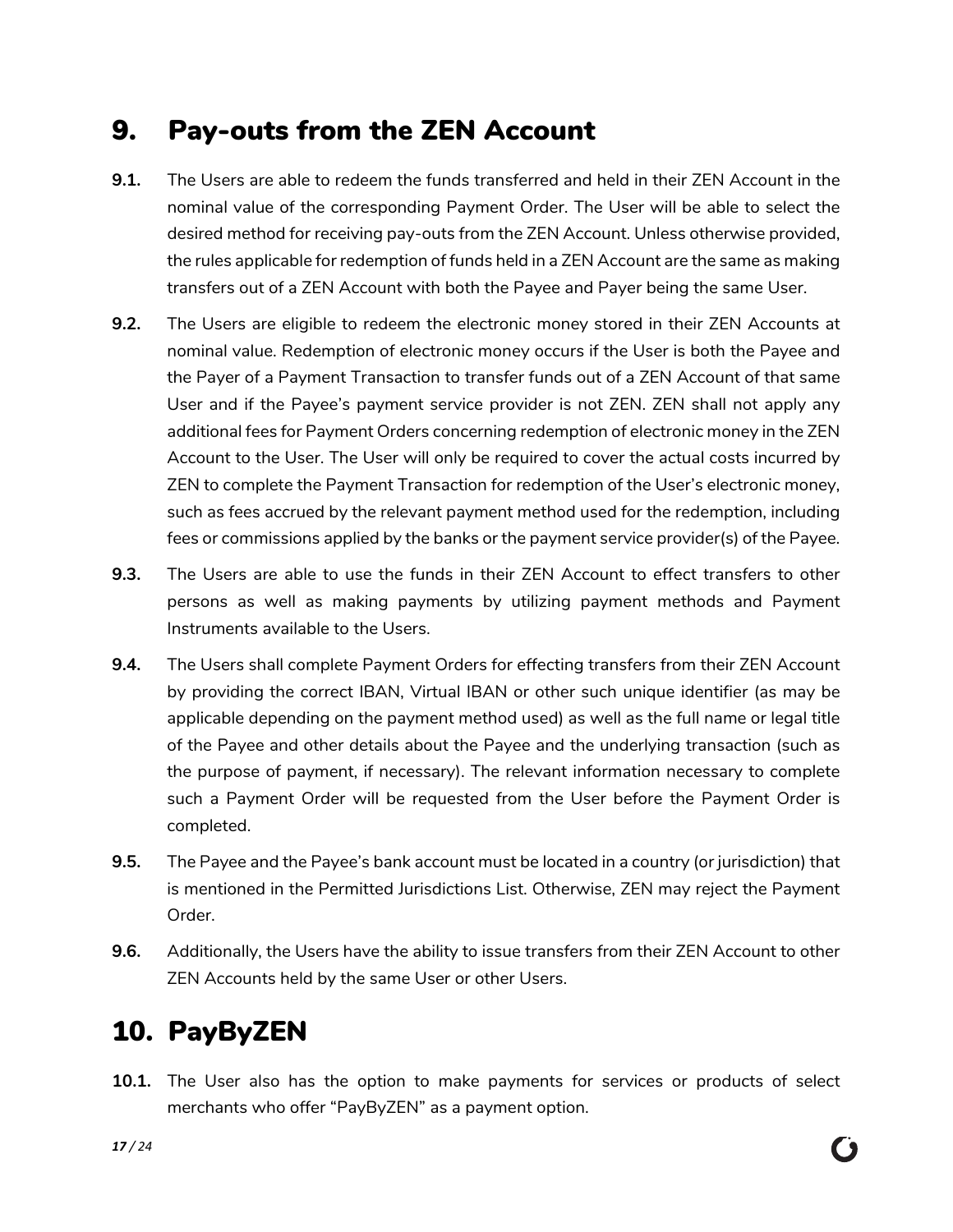- **10.2.** If PayByZen is provided as a payment option on a merchant's website or application, the User may simply choose this option and be referred to the client login page of ZEN. Upon completing the User Authentication, the User will be able to complete the payment from the ZEN Account of the User's choice.
- **10.3.** Payments made via PayByZEN are subject to Payment Transaction terms specified herein. PaybyZEN payments will be shown as transfers made to the Merchant on the User's transaction history.

#### <span id="page-17-0"></span>11. Service Fees and Commissions

- <span id="page-17-1"></span>**11.1.** Unless otherwise agreed between the User and ZEN, the fees and/or commissions payable for the Services are provided in the Fees Page. The User can choose a monthly subscription plan at the time of registration or later by contacting ZEN or following the steps available on the website or ZEN application. ZEN may unilaterally change the subscription plan of a Merchant User based on the risk profile of the User. The User is granted a monthly allowance for certain services based on the subscription plan. This means that the User can pay the monthly subscription fee and use the relevant services up to the limit granted by the subscription plan without extra charges. Once the User exceeds one of the monthly allowance thresholds granted under the subscription plan, the relevant fees stated under the Fees Page will apply.
- **11.2.** The subscription fee mentioned in Section [11.1](#page-17-1) above will be charged in advance for each subsequent month. ZEN may deduct the applicable fees, commissions and all other receivables of ZEN from the funds in the User's ZEN Accounts provided that the ZEN Accounts have sufficient funds to cover said receivables. Services, including Payment Transactions, will not be completed and will be rejected by ZEN if, at the time when the fees become due, there is no method available for charging the User for ZEN's receivables and the User has no funds available in his/her ZEN Accounts which can be used to settle the fees and commissions arising out of the Service. In this case, the User shall pay the outstanding amount directly to ZEN upon ZEN's request.
- **11.3.** In the event that the fees are indicated in a currency other than the currency in which the payment will be made by the User or the currency of the ZEN Account from which the fees will be deducted, the fee currency may be exchanged pursuant to the currency exchange rates applicable to the User.
- **11.4.** The breakdown of the fees and commissions paid or to be paid by the User will be available in the transaction reports available to the User pursuant to the procedure specified under Sections [6.6](#page-12-1) and 12.1 of the General User Terms.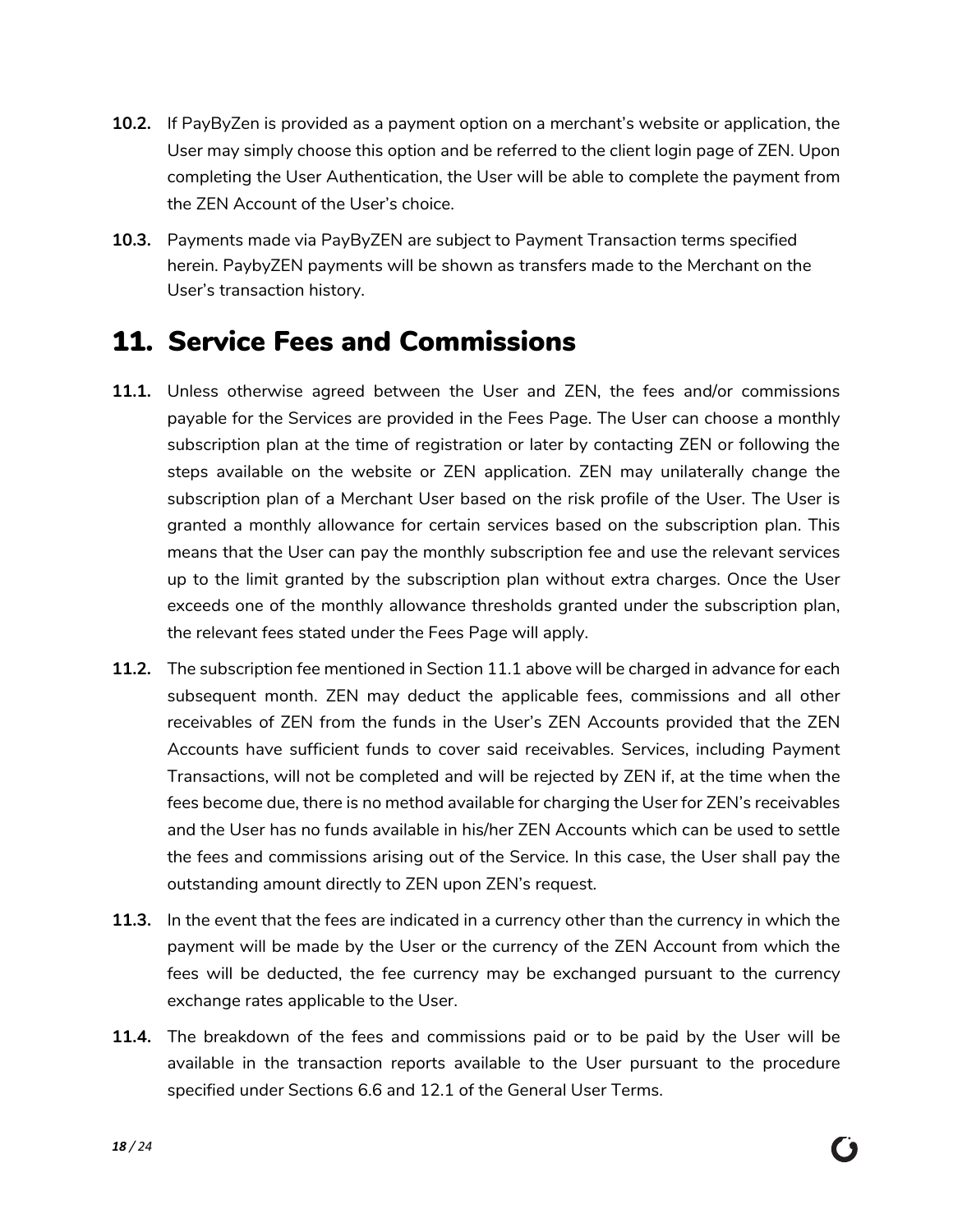#### <span id="page-18-0"></span>12. Communication and User Support

- **12.1.** The Users may opt in to receive periodical reports containing breakdown of movements, stored funds in their ZEN Accounts and fees or commissions paid for Services, sent to the User's e-mail address.
- **12.2.** Communication with the User will be made in English.
- **12.3.** The User shall contact ZEN User Support for all important issues and disputes connected with the Services and General User Terms by any of the communication methods specified in Section 12.4.
- **12.4.** The Users may contact ZEN User Support by:

**12.4.1.** Filing a ticket by filling the support form available on the ZEN Application or ZEN Website; or

**12.4.2.** Sending an e-mail from the User's e-mail address registered with ZEN to ZEN User Support e-mail address [\(hello@zen.com\)](mailto:hello@zen.com) and quoting the User ID as well as the transaction ID, if applicable.

- **12.5.** The User may be required to legalize, notarize, receive apostille on or translate certain documents which are requested by ZEN for any matters related with the General User Terms. ZEN may also request such documents to be sent by post by the User to the address specified by ZEN. The cost of such processes shall be covered by the User, unless stated otherwise in these General User Terms or the applicable laws.
- **12.6.** ZEN may communicate with the User or provide notifications to the User under these General User Terms or applicable laws via the e-mail address, residence address or phone number of the User associated with the ZEN Membership.
- **12.7.** The Users are obliged to keep all their information, including their contact details, associated with their ZEN Membership valid and up-to-date and notify all relevant changes to ZEN without delay. The Users will be able to update most of their information by using the live chat option on the ZEN Application or (if applicable) on ZEN Website. The Users bear all responsibility for failing to update their contact details registered with ZEN.
- <span id="page-18-1"></span>**12.8.** The User agrees that notifications provided via the ZEN Website or ZEN Application shall be valid as written notifications sent to the User by ZEN.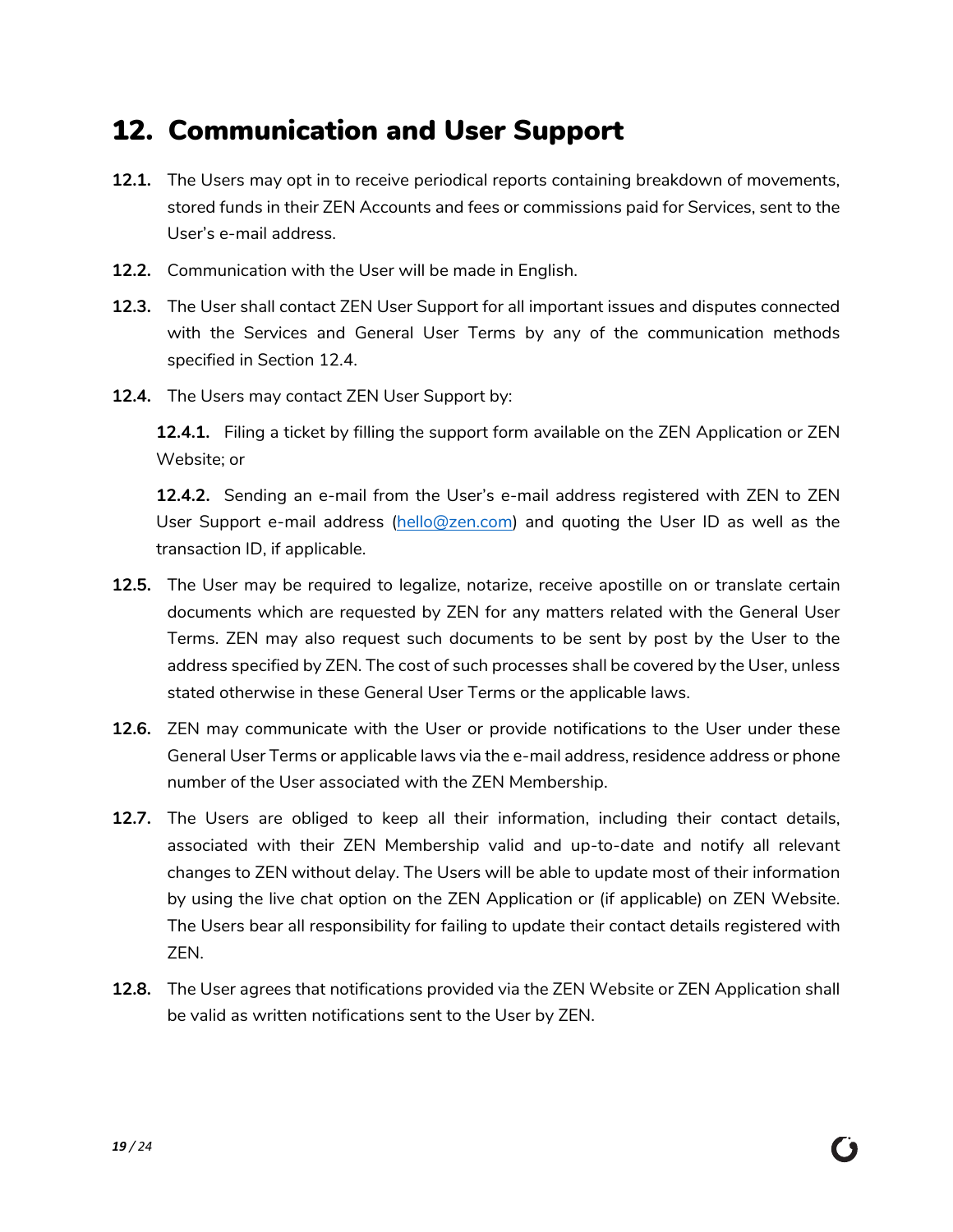#### 13. Dispute Resolution and Complaints Procedure

- **13.1.** In case the Users have any complaints or requests concerning Payment Services, the Users shall explain their request or problem in writing, indicating how it affected them, as well as provide expectations about the resolution of the problem and send it to ZEN User Support following one of the suitable procedures provided under Section 12 of the General User Terms. The written complaint shall be deemed received by ZEN on the date when all documents and information which can reasonably be deemed as necessary for ZEN to assess the request of the User have been received by ZEN. ZEN will examine the written complaint of the User and, no later than within 15 (fifteen) Business Days of the day of receipt of the complaint, provide a reasoned and documented reply to the registered e-mail address of the User.
- **13.2.** If ZEN is not able to provide an answer to the complaint of the User within 15 business days for reasons beyond the control of ZEN, ZEN shall send a response to the User's email address, clearly indicating the reasons for the delay in responding to the complaint and specifying the deadline by which the User will receive the final reply. In any event, the deadline for receiving the final reply shall not exceed 35 (thirty-five) Business Days. The complaint handling procedure is free of charge for Users.
- **13.3.** The User agrees that all correspondence with ZEN, including the complaints, will be made in English or Polish, depending on the preference of the User.
- **13.4.** In case of a dispute related to a Payment Transaction made to pay for a service or product of the payee, the User hereby grants permission to ZEN customer dispute team to contact the payee on its behalf for the purpose of resolving the dispute faster and more efficiently. If necessary, ZEN may ask the User to execute a written power of attorney for the resolution of the dispute with the payee. This is an optional service aimed to assist the Users with quick resolution of certain disputes with online retailers.
- **13.5.** Consumer Users who are not satisfied with the response of ZEN provided pursuant to this Section have the right to make an application to the Bank of Lithuania in writing or electronically by following the procedures explained on the following webpage: <https://www.lb.lt/en/dbc-settle-a-dispute-with-a-financial-service-provider>
- **13.6.** For all other disputes not amicably resolved between ZEN and the User, the laws of the Republic of Lithuania shall be applicable. The courts of Vilnius shall have jurisdiction on all disputes arising out of the General User Terms.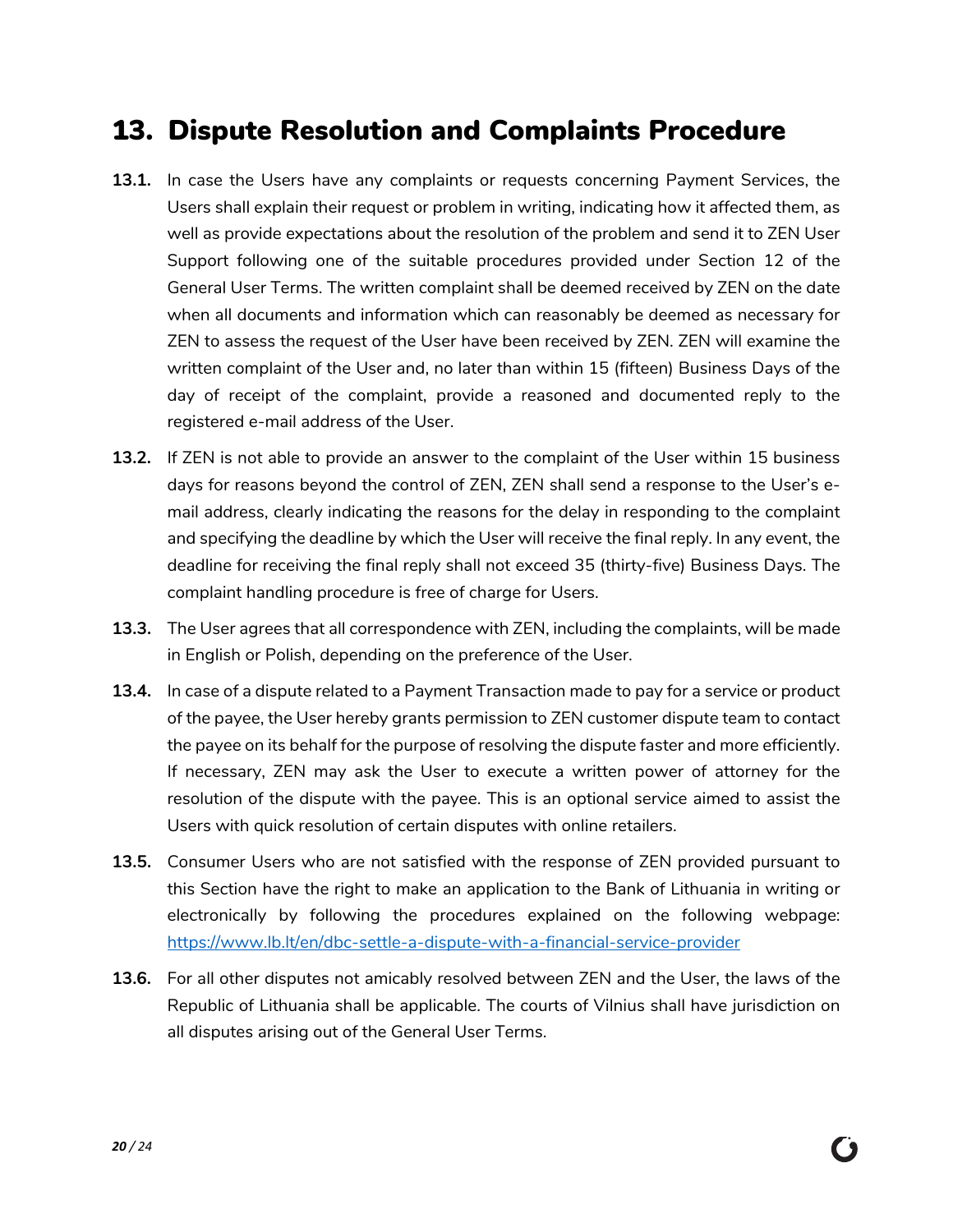## <span id="page-20-0"></span>14. Liability

- **14.1.** ZEN may be held liable for direct damages suffered by the User as a result of intentional or grossly negligent breach of ZEN of its obligations. The total liability of ZEN under these General User Terms shall not exceed the average fees and commissions paid by the claimant User in the 90 (ninety) days preceding the event giving rise to the claim.
- **14.2.** To the extent allowed under the applicable laws, ZEN disclaims all liability for

**14.2.1.** indirect or consequential damages or losses incurred by the User,

**14.2.2.** damages or losses suffered by third parties in connection with these General User Terms, or

**14.2.3.** force majeure events, events which are beyond the reasonable control of ZEN or event which could not have been foreseen or avoided despite all commercially reasonable efforts made by ZEN, including but not limited to unavailability of systems or Services arising out of technical difficulties or errors.

**14.3.** The User shall be liable for and keep ZEN harmless from damages or losses arising out of material breaches of the General User Terms or circumstances specified under Section 15.7.

## <span id="page-20-1"></span>15. Suspension of Services, Termination of ZEN Membership and Amendments

- **15.1.** Unless otherwise agreed in writing, General User Terms and any other supplementary agreement or terms which incorporate these General User Terms are concluded between the User and ZEN for an indefinite period.
- **15.2.** In the event that ZEN amends or otherwise changes these General User Terms or any other supplementary agreement or terms which incorporate these General User Terms, the User shall have two (2) months from the date such amendments have been notified to him in which to review any such changes, afterwards any such changes become binding upon the User. If the change has a material adverse effect on the User and the User disagrees with such changes thereto, the User may terminate the ZEN Membership upon notice to ZEN whereby provision of all Services shall cease.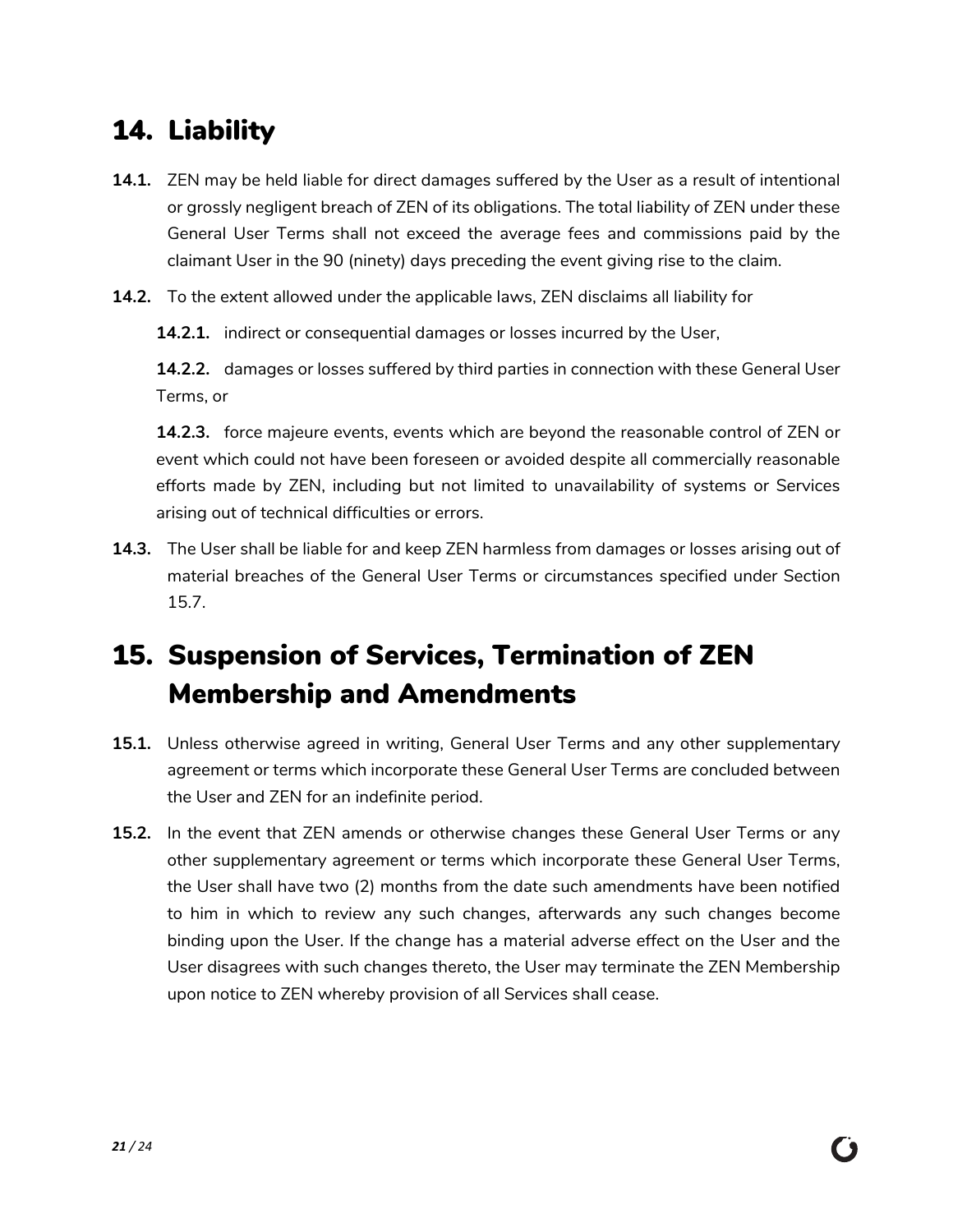- **15.3.** The procedure provided in Section 15.2 shall not apply for amendments which ZEN made in these General User Terms (i) in order to comply with applicable laws, rules or regulations, (ii) for reflecting direct increases in the cost of ZEN's provision of the Services to the fees and commissions applicable for the Users, or (iii) for making changes which do not have any material adverse effect on the User and the Services. Such changes may become effective immediately (or with a shorter term granted for the User's review). In such cases, ZEN will inform the User as soon as possible about the amendment made and the review period granted to the User (if any).
- **15.4.** The User may terminate the ZEN Membership by notifying ZEN at least 5 (five) days prior to the end of the monthly period of the User. The User's monthly period starts on day the User's ZEN Membership started and gets renewed every month. The User may request termination of its ZEN Membership through the electronic contact form provided on ZEN's website and/or mobile application.
- **15.5.** ZEN may terminate the User's ZEN Membership by notifying the User 60 (sixty) days prior to the date of termination.
- **15.6.** ZEN may, in ZEN's sole discretion, suspend whole or part of the Services (including the Users ability to take any actions related to funds held in any of the associated ZEN Accounts) immediately if ZEN reasonably suspects or determines that:

**15.6.1.** the User is in material breach of its obligations under the General User Terms or any other terms of ZEN agreed by the User,

**15.6.2.** the User is using the Services in relation to illegal activities or funds connected with illegal activities,

**15.6.3.** the User is causing potential or real harm to the reputation of ZEN, its employees or business partners,

**15.6.4.** the User is disclosing Authentication details or repeatedly breaching security measures intended to protect the User and other ZEN Users in an intentional or grossly negligent manner,

**15.6.5.** the ZEN Membership is frozen pursuant to Section [7.5,](#page-14-2)

**15.6.6.** any of the circumstances mentioned under Section 15.7 apply; or

**15.6.7.** the User has delayed the complete payment of the applicable fees and charges for 2 (two) months.

**15.7.** ZEN may, in ZEN's sole discretion, terminate the User's ZEN Membership immediately if ZEN reasonably suspects or determines that: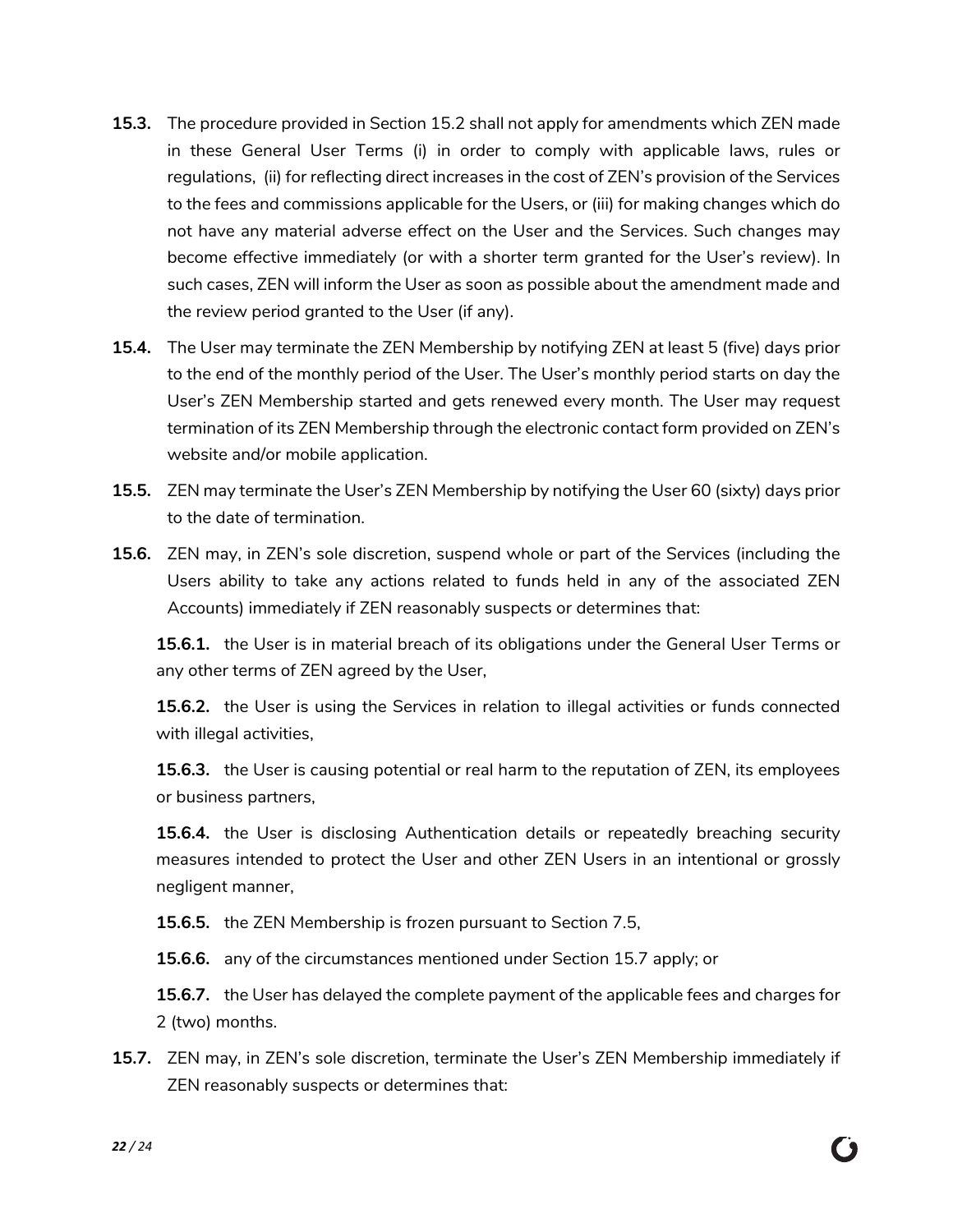**15.7.1.** the User is in violation of applicable laws or regulations including those connected with anti-money laundering or counter-terrorist financing,

**15.7.2.** the User has provided false or misleading information or documentation to ZEN, failed to provide the documents and information connected with its ZEN Membership (including those specified in Section 3 of the General User Terms), or failed to keep such documents and information up-to-date,

**15.7.3.** the User is using the Services to make or receive payments for activities related to those provided in the restricted activities and countries list,

**15.7.4.** the User is otherwise using the Services for malicious, illegal or immoral purposes, or

**15.7.5.** the ZEN Membership has been flagged as inactive pursuant to Section [7.6.](#page-14-3)

- **15.8.** If it is allowed to do so under the applicable laws and regulations, ZEN will notify the User about the underlying reasons of suspension of Services or termination of the ZEN Membership as soon as possible.
- **15.9.** Upon termination of the User's ZEN Membership, unless the User has opted out from receiving such e-mails, the User will receive the breakdown of all Payment Transactions completed throughout the entire term of the User's ZEN Membership, up to 36 months before the date of termination.
- **15.10.** Following the termination of the ZEN Membership, the User will be asked to choose a valid payment method offered by ZEN for making transfers out of the ZEN accounts and provide payment details necessary to transfer the funds remaining in the User's ZEN Accounts. ZEN has the right to withhold the portion of the funds that are subject to an unresolved dispute between ZEN and the User or an investigation relating to anti money laundering, terrorist financing or similar issues under the applicable laws, until such dispute or investigation is resolved. Moreover, any unpaid fees or commissions, applicable fines, losses or damages incurred by ZEN due to a breach of the User under the General User Terms or any applicable laws, may be deducted from the funds to be transferred to the User pursuant to this paragraph.